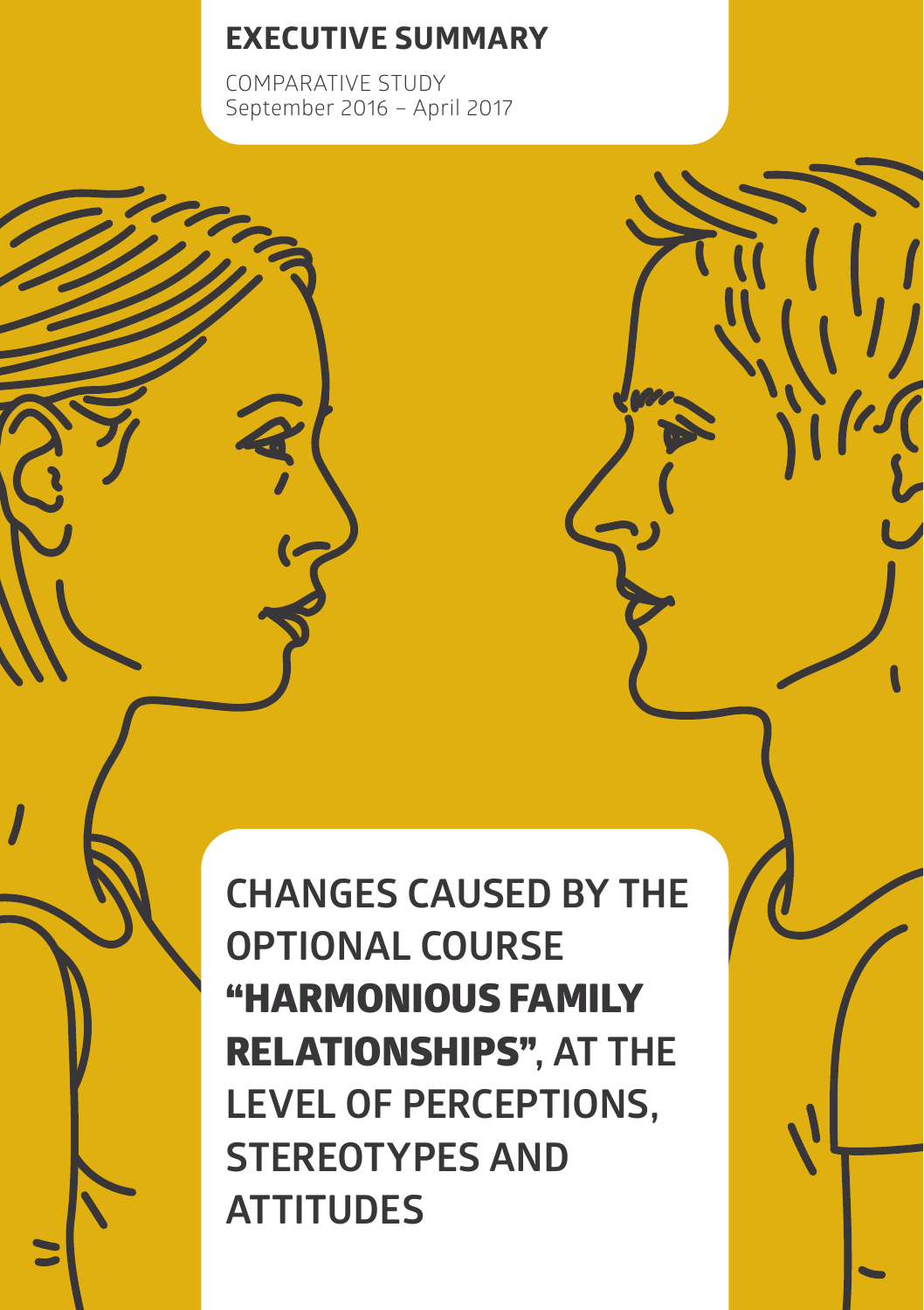





The study "Changes caused by the optional course "Harmonious family relationships", at the level of perceptions, stereotypes and attitudes" was conducted by the Center for Investigations and Consultation "SocioPolis", at the request of the International Center for Protection and Promotion of Women's Rights "La Strada", within the project "Preventing gender violence among youth through a new school course "Harmonious family relationships", with the financial was supported by the South African Medical Research Council through the Sexual Violence Research Initiative. Its contents are solely the responsibility of the authors and do not necessarily represent the official views of the either of the SAMRC.

Coordonator: Daniela MISAII - NICHITIN

Author: Diana CHEIANU-ANDREI

**Editor:** Diana SENIC

Description of the CIP of the National Book Chamber

#### Copyright:

#### International Center "La Strada"

Chisinău, MD-2012 P.B. 259 Republic of Moldova Tel.: + 373 22 234 906 fax: +373 22 234 907 www.lastrada.md

#### **Center for Investigations and Consultancy "SocioPolis"**

Chisinau, MD-2064 39/2 Ion Creangă Str. Republic of Moldova Tel.: + 373 22 582 983 fax: +373 22 582 983 e-mail: info@sociopolis.md www.sociopolis.md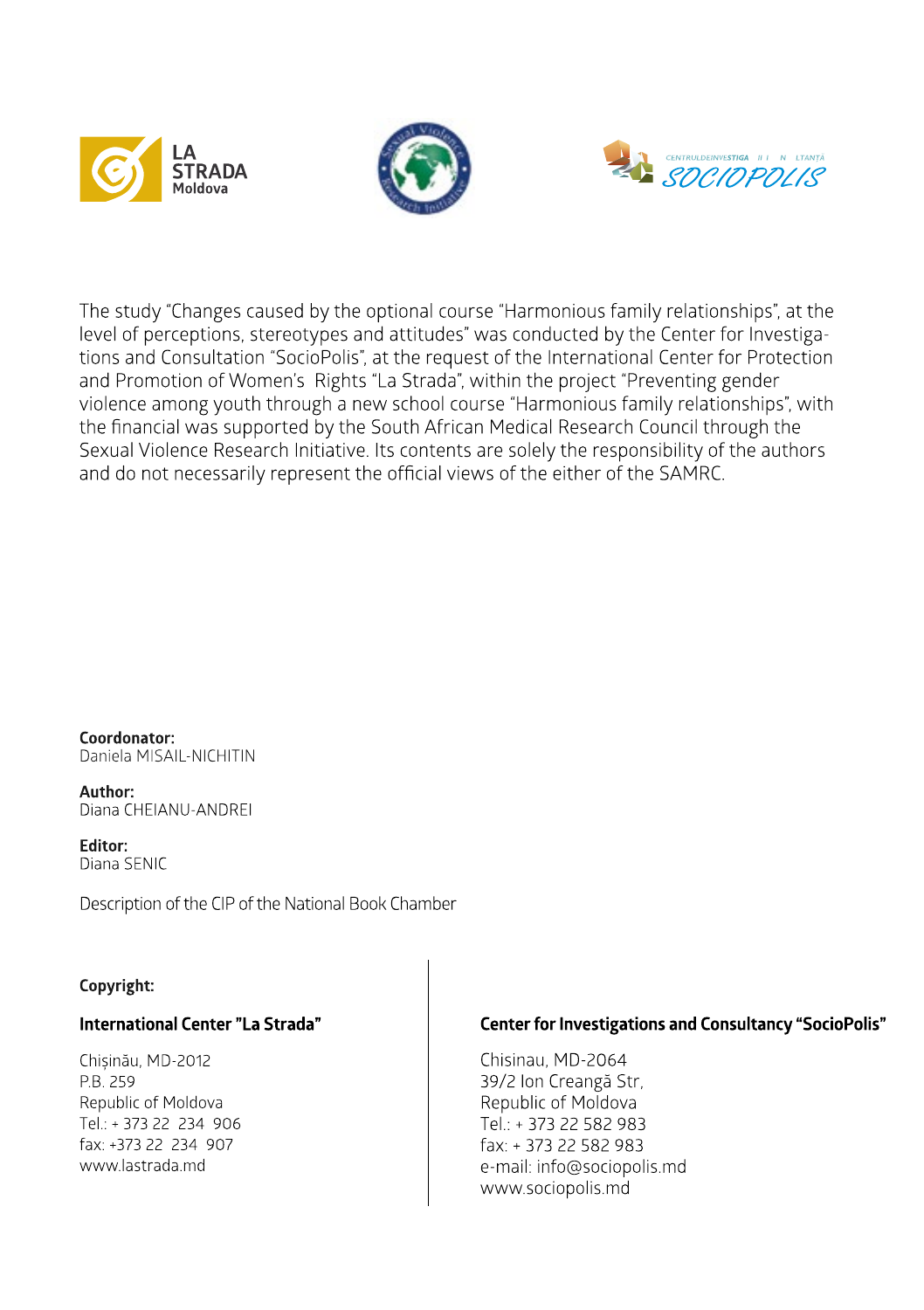# **INTRODUCTIONI**

A family is an interface between the individual and the society, as it supports the integration of its members into society, and at the same time, protects them from the stressful social life factors. The family develops the autonomous skills of its members and contributes to the education and healthy growth of new generations. The recent socio-economic crises, the changes in the family system and the family relations jeopardizes the fulfillment of duties in a family and causes deep consequences to its members (biologic, psychological and social) both in present, as well as in future. In such conditions, teenagers need to be informed and guided in developing their skills of non-violent life, in creating harmonious families, based on gender equality. The adolescence period is the most indicated for developing skills in building interpersonal relations.

The need of some educational programs for young generations, oriented towards creation of harmonious and sustainable families, with no violence, where problems would be discussed, analyzed and solved in a friendly manner, led to the development of the curriculum for the optional course "Harmonious family relationships" for students in 10th – 12th grade, by the International Center for Protection and Promotion of Women's Rights "La Strada".

During the academic year 2016-2017, the optional course was proposed to students from 22 educational institutions from the Republic of Moldova.

The goal of the study was to determine the impact of the optional course *"Harmonious family relationships"* on children and the teaching staff, and to identify the possibilities to improve some aspects of the optional course. As a result, we studied the opinions of students who attended the optional course (main sample), of students who didn't attend the course (control sample) and of teaching staff from those 22 institutions, at the beginning of the academic year (August-September 2016 – Baseline research) and at the end (April-May 2017 – Endline research).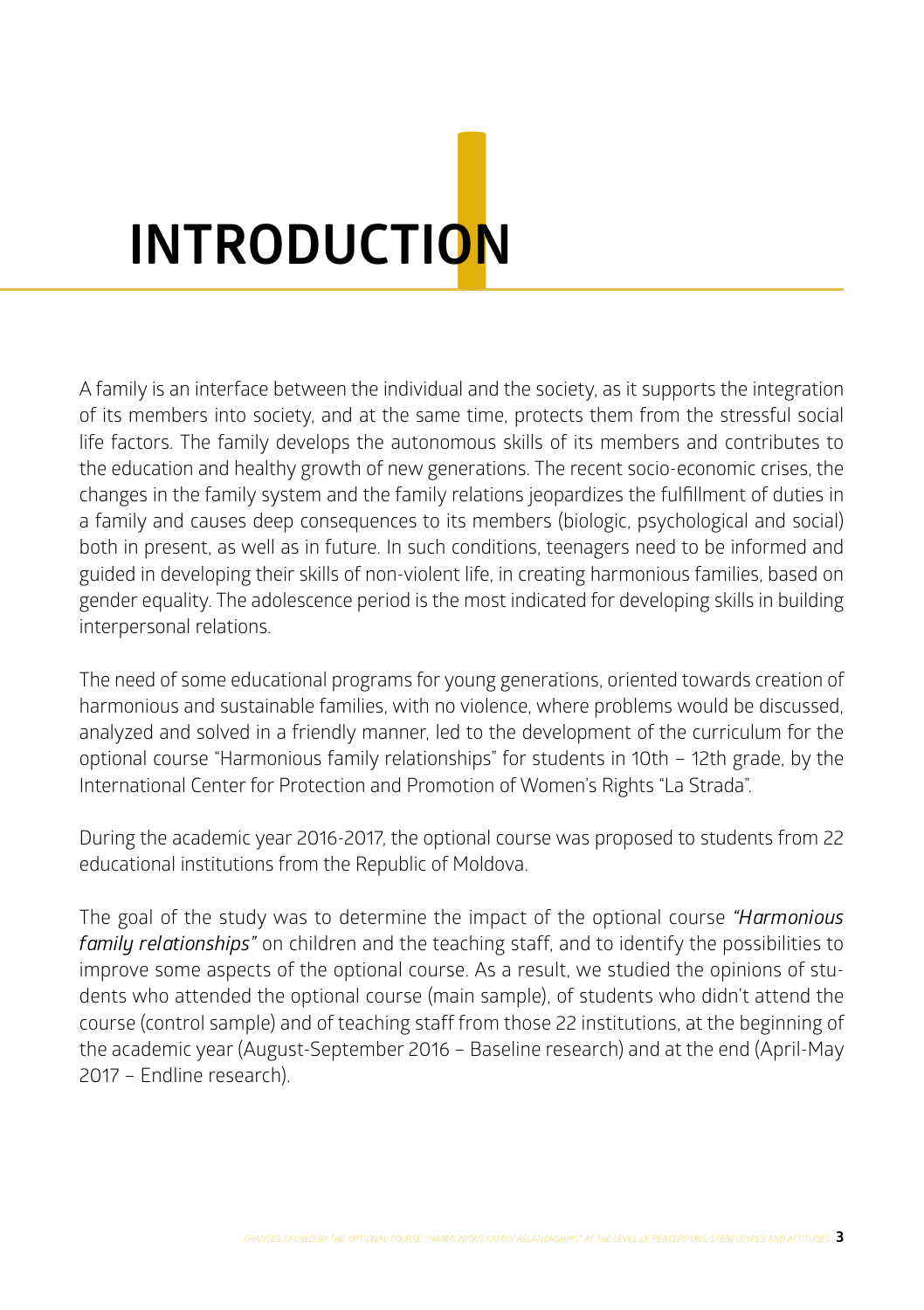# **The specific objectives** of both research studies targeted the evaluation of the changes produced in:

- perceptions and attitudes towards premarital relations, including abusive relations at the premarital phase;
- knowledge about the risk behaviors at the premarital phase;
- attitudes towards the values of a happy family;
- knowledge of gender stereotypes in the family;
- perceptions of and attitudes towards the role of women and men in the family and family responsibilities;
- knowledge about domestic violence and the institutions what provide assistance;
- the expectations of youth from the optional course "Harmonious family relationships";
- the need for the optional course, according to parents' opinion;
- the usefulness of the course "Harmonious family relationships", in the opinion of youth and teachers.

The Study Changes caused by the optional course *"Harmonious family relationships"*, at the level of perceptions, stereotypes and attitudes was developed for the representatives of the Ministry of Education, for managers of educational institutions and teaching staff, for all the social actors involved in the development of educational policies related to family life, but also for parents and students from the Republic of Moldova.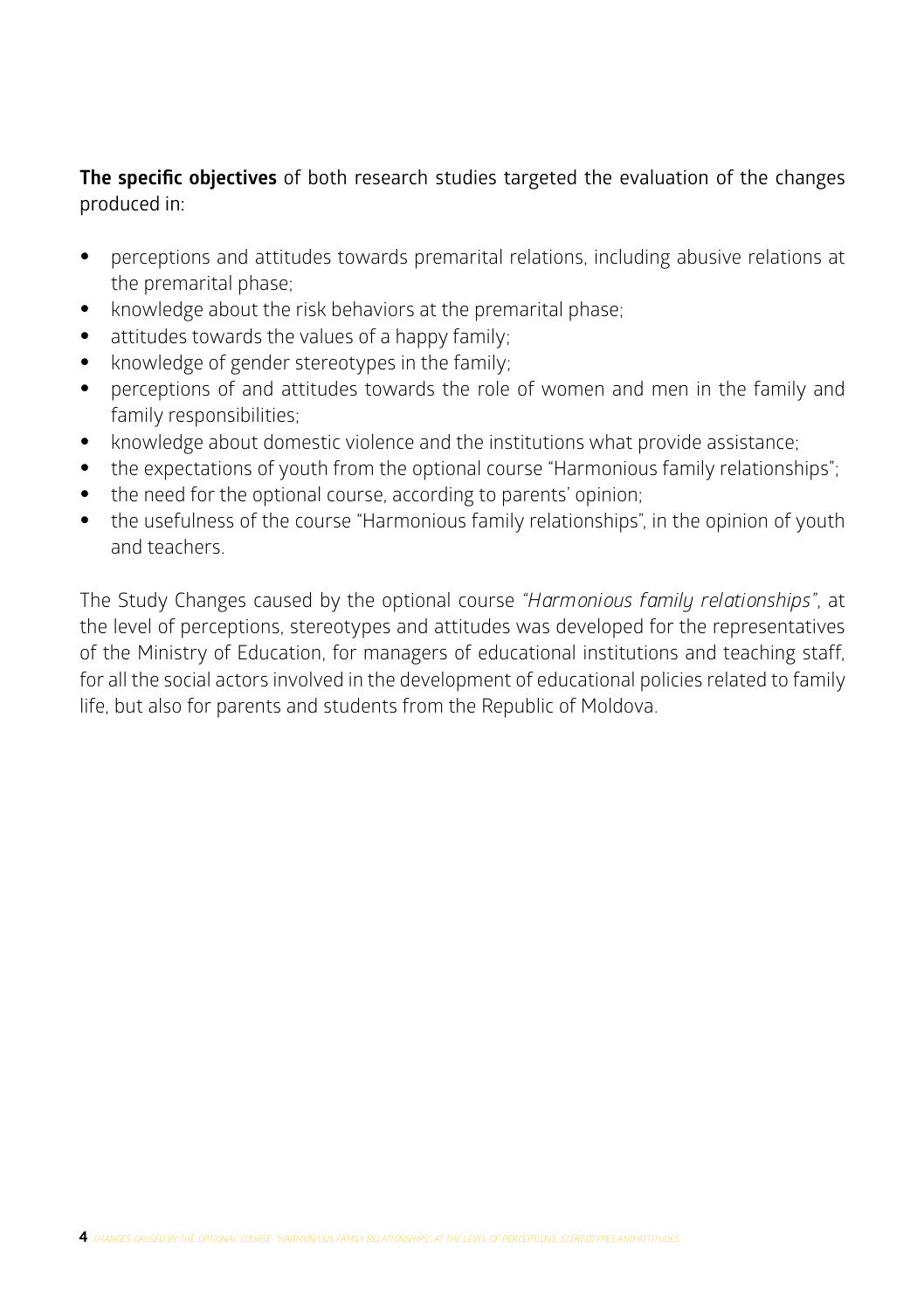

# *Research methods at the Baseline and Endline phases*

| <b>Quantitative</b>                                                                                                                                                                                                                        | <b>Qualitative</b>                                                                                                                                                                                                                                    |
|--------------------------------------------------------------------------------------------------------------------------------------------------------------------------------------------------------------------------------------------|-------------------------------------------------------------------------------------------------------------------------------------------------------------------------------------------------------------------------------------------------------|
| 220 questionnaires for students, 10th<br>- 12 th grades, attendees of the option-<br>al course at the Baseline phase<br>220 questionnaires for students, 10th<br>- 12th grades, attendees with the<br>optional course at the Endline phase | 1 Focus Group discussion with the teaching staff<br>who would teach the course at the Baseline Phase<br>1 Focus Group discussion with the teaching staff<br>who taught the course at the Endline phase                                                |
| 220 questionnaires for students,<br>10th - 12th grades, who wouldn't<br>attend the optional course at the<br>Baseline phase                                                                                                                | 1 Focus Group discussion with boys, attendees of the<br>optional course, South region at the Baseline phase<br>1 Focus Group discussion with boys, attendees of the<br>optional course, Central region, at the Endline phase                          |
| 220 questionnaires for students, 10th<br>- 12th grades, who didn't attend the<br>optional course at the Endline phase                                                                                                                      | 1 Focus Group discussion with girls, attendees of the<br>optional course, North region at the Baseline phase<br>1 Focus Group discussion with girls, attendees of the<br>optional course, North region, at the Endline phase                          |
| 288 questionnaires for the parents<br>of children optional course at the<br>Endline phase                                                                                                                                                  | 1 Focus Group discussion with boys and girls,<br>attendees of the optional course, Central region at<br>the Baseline phase<br>1 Focus Group discussion with boys and girls,<br>attendees of the optional course, South region at<br>the Endline phase |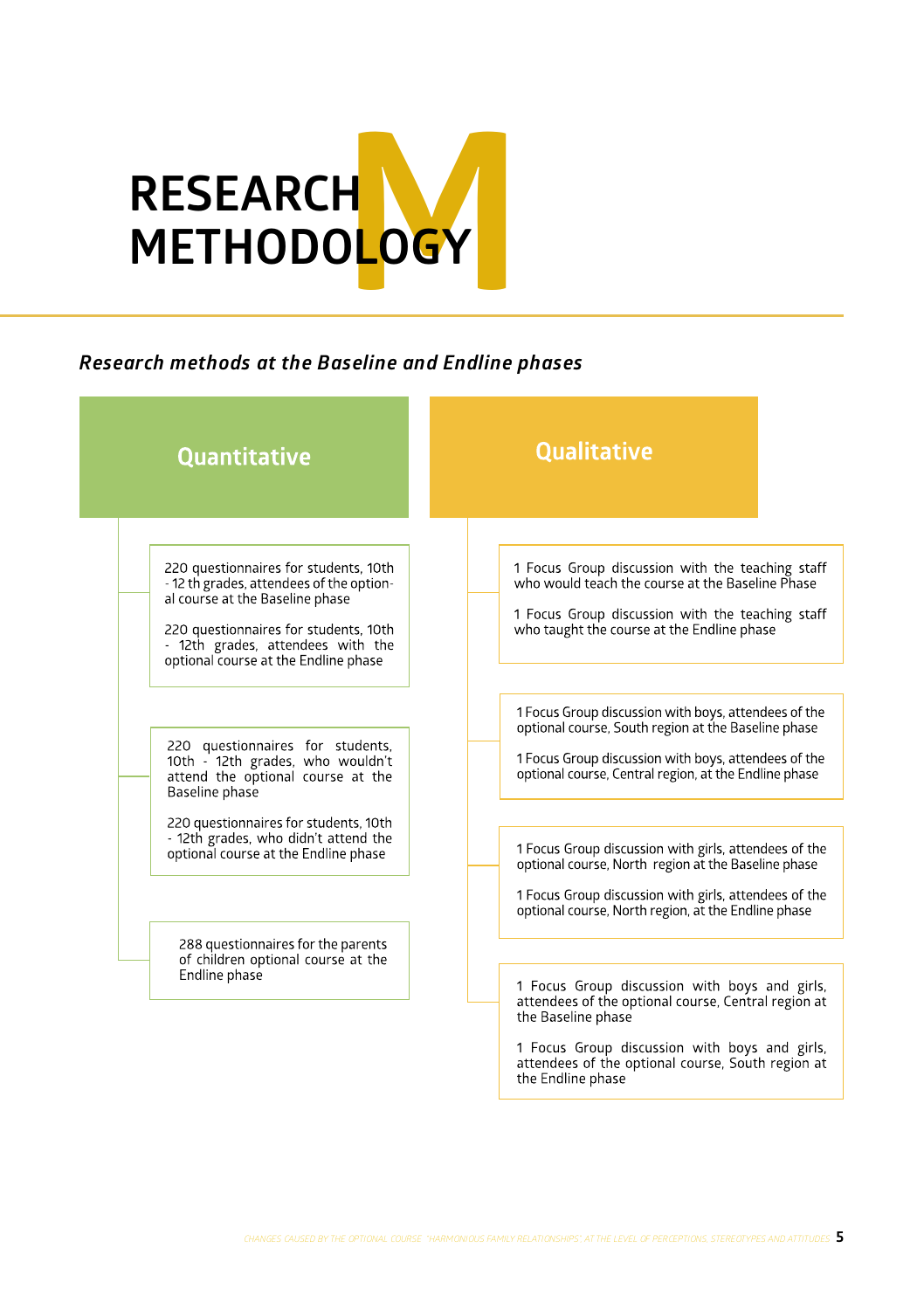In order to achieve the goal and the objectives of the research, a complex methodological approach was applied, focused on measuring the knowledge, perceptions and attitudes of students towards couple relationships, at the initial and final phases of the project, which allow data triangulation. At the Baseline phase, the goal was to assess the knowledge, perceptions and attitudes of students and teaching staff, and at the Endline phase the aim was to measure the changes caused by the course "Harmonious family relationships", at the level of knowledge, perceptions and attitudes of students and teachers, as well as the difficulties during the course implementation.

<sup>1.</sup> A validation technique combining several data collection methods for diminishing the inherent distortions for each of them. Triangulation allows for verifying the veracity and stability of results.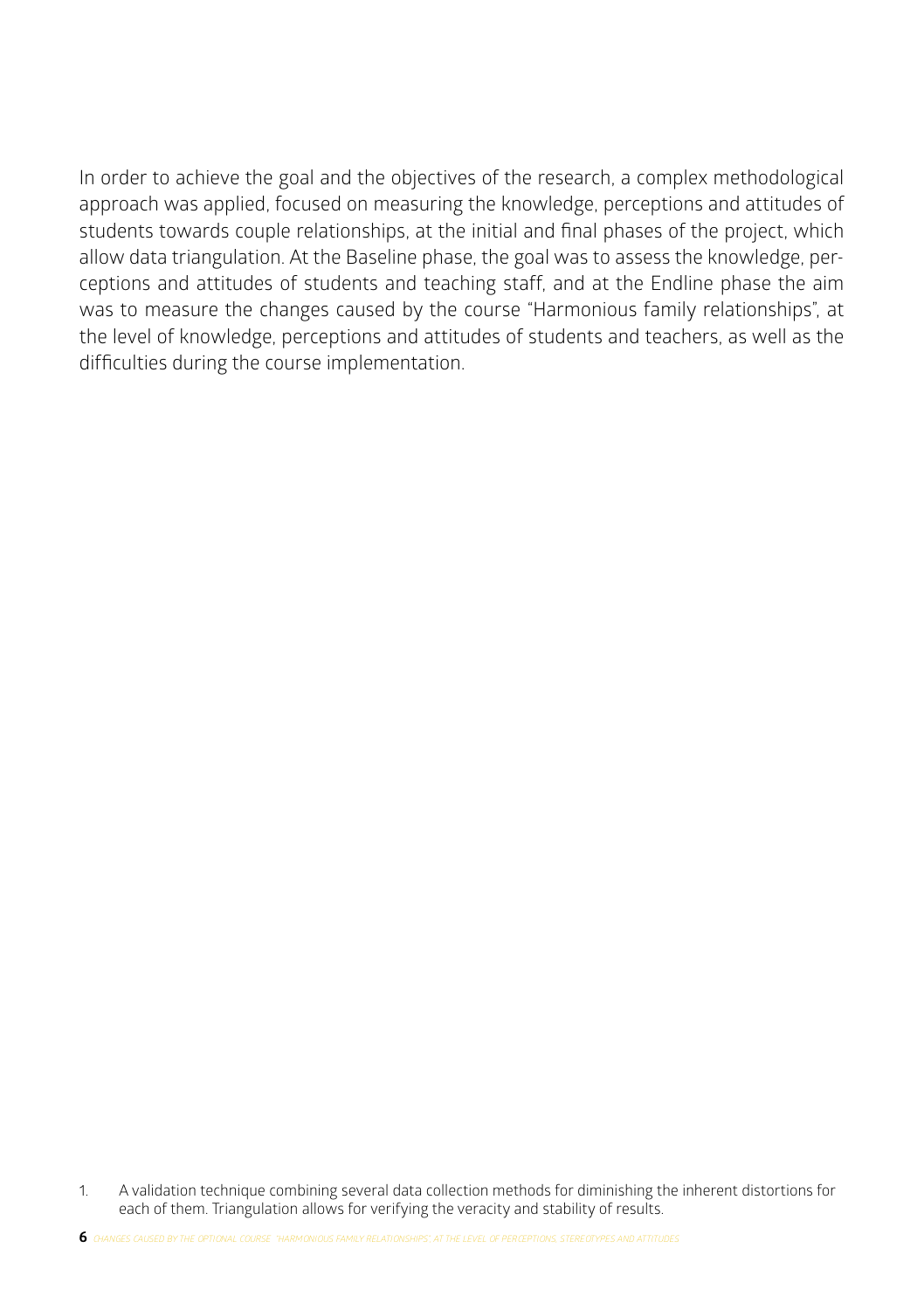# **S SUMMARY OF FINDINGS**

The optional course *"Harmonious family relationships"* is a source of information for the teenagers from 10th – 12th grade, but also a course for meditation and assessment of knowledge, perceptions, attitudes and stereotypes, a laboratory where students acquire new competences in assertive communication, in managing family conflicts, in developing sustainable relationships and harmonious future families.

Generally, more changes in knowledge, perceptions, attitudes and stereotypes regarding risk behaviors at the premarital phase, the role of women and men in the family, family responsibilities, domestic violence and the institutions that provide assistance were identified among the students who attended the optional course "Harmonious family relationships", rather than among the students who didn't attend this course.

48,6% of students attending the course mentioned that it is very useful, 39,1% said it is useful, only 11,4% stated it is not that useful, and 0,9% - absolutely not useful. The top of the most useful topics discussed during the course (according to students' opinion) includes: the violence, including manipulation at the premarital stage and rape – 40,7%, the couple, the family: legal aspects – 40,2%, the subtleties of falling in love, and of love – 35,5%, the dynamics of the couple relationship – 22,6%.

The need for studying the optional course *"Harmonious family relationships"* was mentioned by 88,2% of parents who participated in the research, compared to 6,9% of those who said they don't know and 4,9% of parents who stated that this course should not be taught in school, because a child can also learn these things at home. It was pointed out that the course should be taught by competent and trained persons, and parents' experience is limited.

According to the opinion of the majority of students and teaching staff who taught the lessons, the optional course *"Harmonious family relationships"* should become mandatory for high school students, because of the current challenges in the Republic of Moldova: high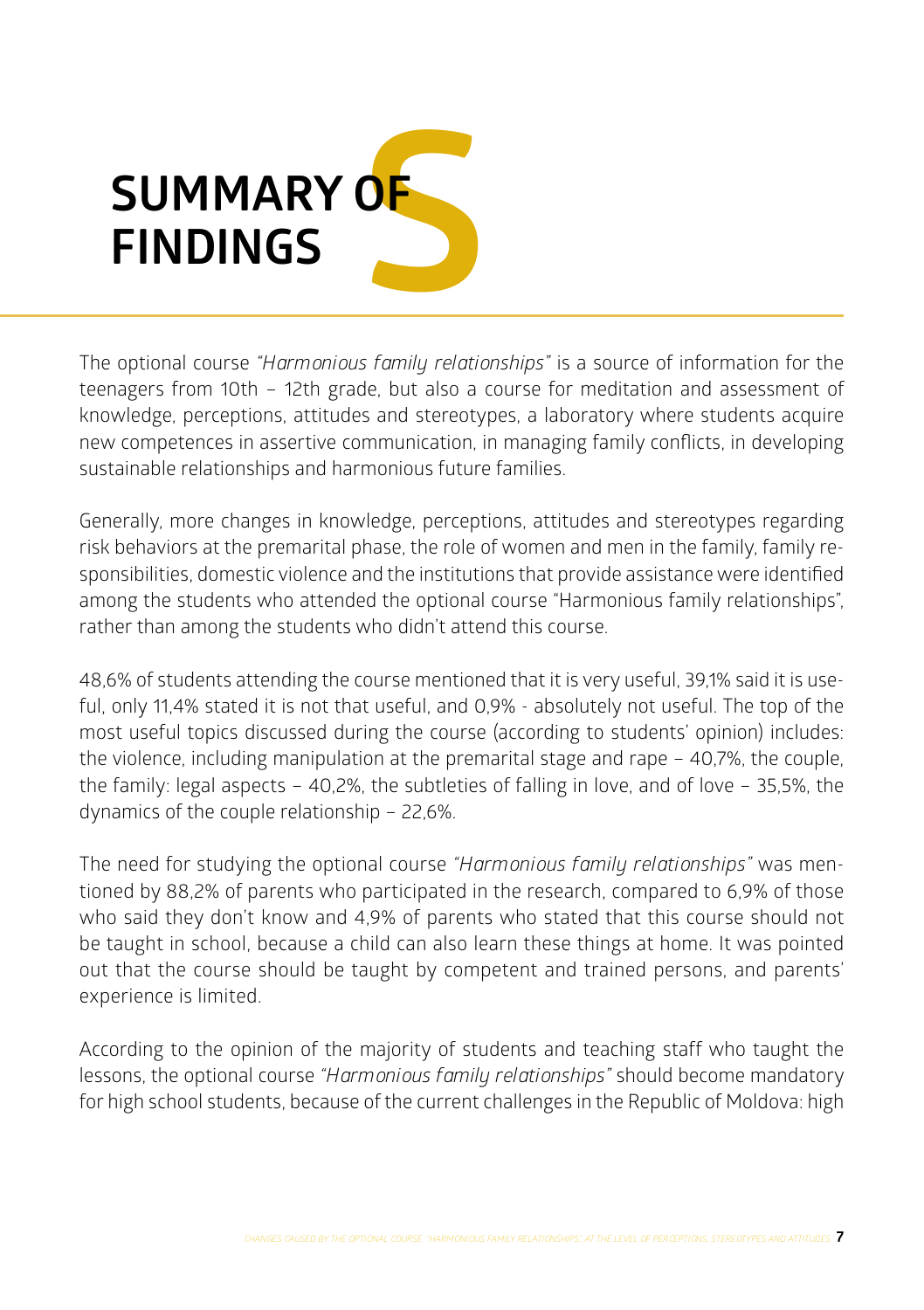number of divorces, absence of one/both parents due to migration, lack of positive family models in many modern families etc.

A special role in the student's learning process has the teacher, as a source of knowledge, as a model of values, as an implementer of interactive methods, as availability of communication and interaction. Students mentioned that the course teacher must be "*understanding", "calm", "balanced", "to know the psychology of children", "to respect gender equality", "to do his/her job with passion", "a bit severe",* an open person who would get along with all the students in class. Other teacher's mandatory features mentioned by students are: accepting diversity of opinions, creating a learning-friendly environment, using different interactive teaching methods, finding the right arguments to explain concrete situations etc.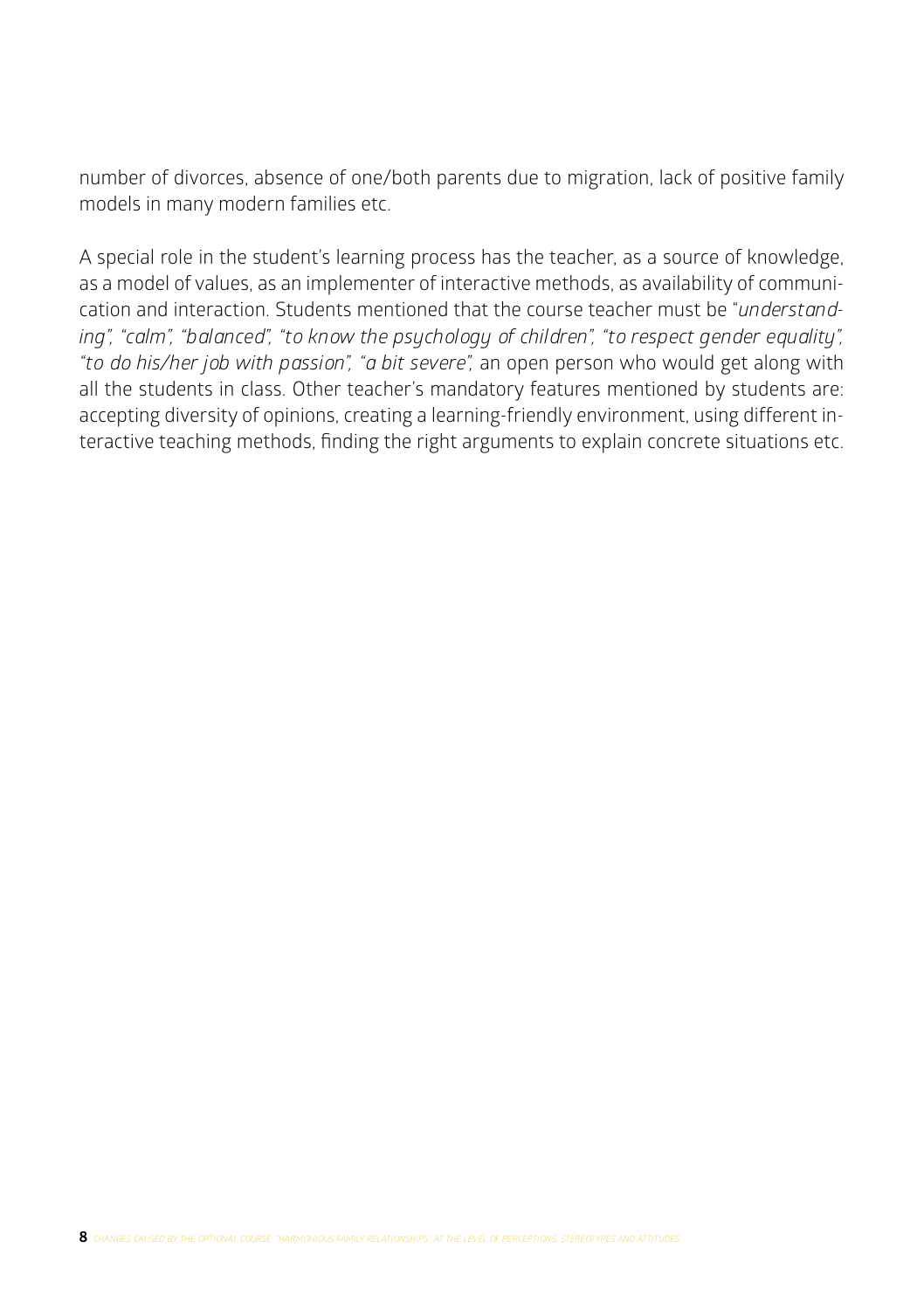

#### **Need for and usefulness of the optional course**

- Students stated that the optional course is *"useful", "a lesson of life for family"* with multiple effects in future – "*it teaches us how to behave in our family, how to have a harmonious family", "how to be equal in rights", "how to get over aggressive relationships... how to stop such a relationship".* The teaching staff mentioned that the optional course *"Harmonious family relationships" is "welcomed", "useful", "a spelling book of family life", "a guide",* because it brings into discussion problems that families in modern society are facing.
- The teaching staff mentioned that they were impressed by the students' interest and activism during classes, as well as by the results of the organized activities. The students were very creative and clever, presented statistical data, various information, drawings, pictures and symbols etc., in an original way. An important role in the course implementation was assigned to the didactic strategies and methods used, particularly the case study, the individual work, the group project, the games: *"The Traffic Light", "The Gallery Tower", "The Blind Hand", "The Star Explosion",* that unleashes students and actively involves them.
- The main challenges faced by the teaching staff while teaching the course include: insufficient time, lack of informational support for students (manuals), insufficient audio-visual materials, too many individual tasks in the Student's Notebook, difficulties in understanding specific topics, the evaluation process.
- Some teachers emphasized the need for a tighter cooperation with the parents of students who attend the optional course. This could be achieved by inviting parents to school from the beginning of the school year, by watching the movie *"Colors"* together with students and by explaining the importance of the course for students' future, by engaging parents into discussions on specific topics.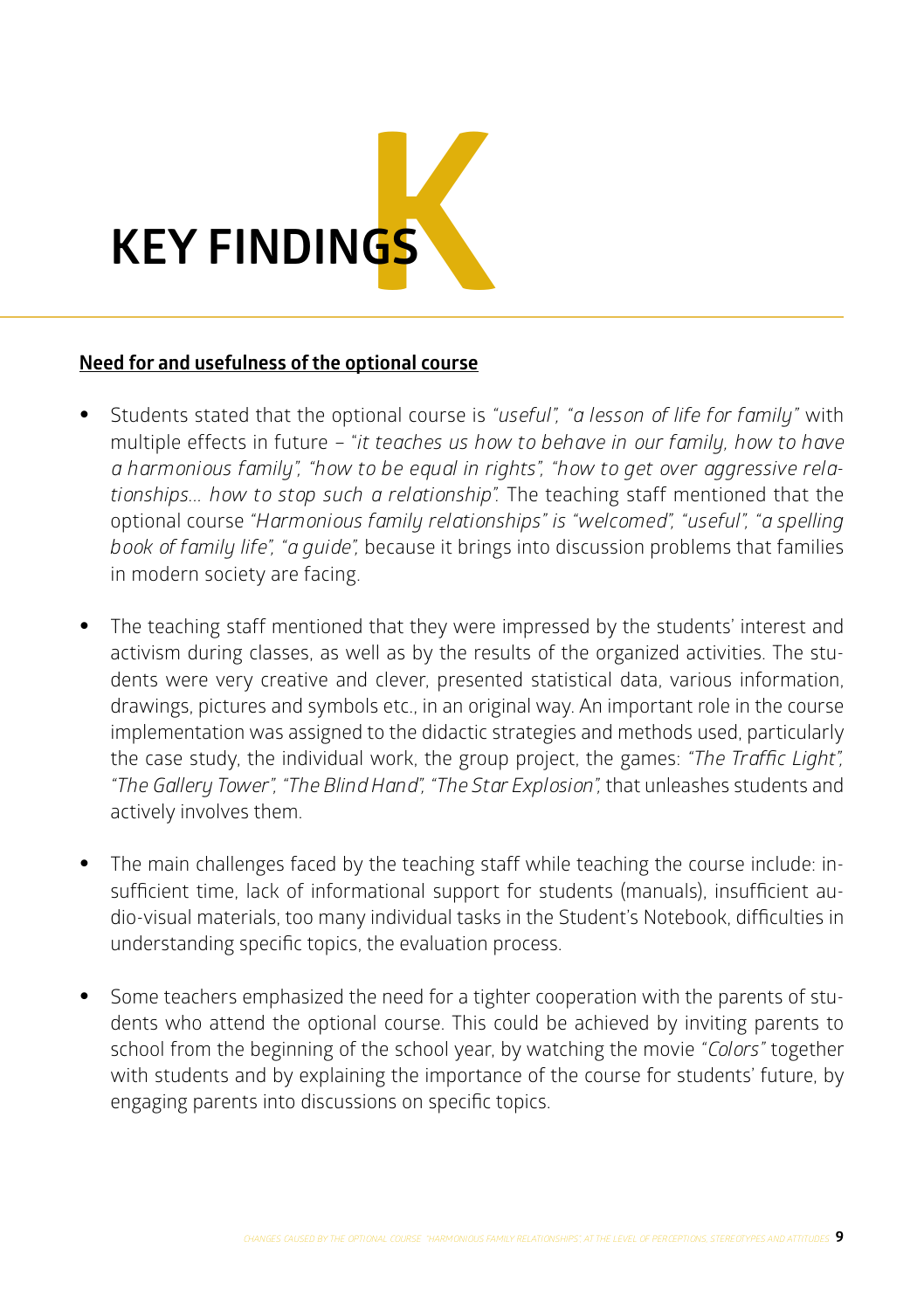# **Changes in knowledge, perceptions, attitudes and stereotypes related to premarital relationships**

• The optional course *"Harmonious family relationships"* favored some changes in students' perception of and attitude towards premarital relationships. The number of students who disagree that a girl who lives with a boy before marriage is frivolous increased (+21,8 p.p. for those who attended the course, compared to +14,1 p.p. for those who didn't attend), as well as the number of those who disagree that if a boy has sex with a girl before marriage, he is not responsible for her (+20,0 p.p. for the students who attended the optional course, compared to -5,0 p.p. for those who didn't). And last but not least, the number of students who disagree that if there is a big sexual attraction, there is also big love also increased (+17,3 p.p. for the students who attended the course, compared to  $+6.4$  p.p. for those who didn't). As noted by teachers, the analysis of changes related to the aspects above also reflects particular progress (see Table 1).

|                                                                                        | <b>Main sample</b> |         |                                 | <b>Control sample</b> |         |                   |
|----------------------------------------------------------------------------------------|--------------------|---------|---------------------------------|-----------------------|---------|-------------------|
| Students <b>disagree</b> with the<br>following statements                              | <b>Baseline</b>    | Endline | Progress<br>(p.p.) <sup>6</sup> | <b>Baseline</b>       | Endline | Progress<br>(a.q) |
| A girl who lives with a boy before<br>marriage has an indecent behavior.               | 47,3               | 69,1    | $+21.8$                         | 52,3                  | 66,4    | $+14,1$           |
| If a boy has sex with a girl, he is not<br>responsible for her in any way.             | 53,6               | 73,6    | $+20,0$                         | 63,6                  | 58,6    | $-5,0$            |
| A girl can prove her partner that<br>she loves him only through intimate<br>relations. | 87,7               | 96,4    | $+8.7$                          | 91,4                  | 94.1    | $+2.7$            |
| If you don't have intimate relations with<br>your partner, you could lose him/her.     | 70                 | 72,3    | $+2,3$                          | 62,3                  | 63,2    | $+0.9$            |
| If there is strong sexual attraction,<br>there is also big love.                       | 53,2               | 70,5    | $+17,3$                         | 55,9                  | 62,3    | $+6.4$            |

### *Table 1. Attitudes towards premarital relationships, students, %*

The progress shows the changes (in knowledge, perceptions, stereotypes, attitudes) in percental points (p.p.), that occurred among students, the sample being divided in students who attended the optional course "Harmonious family relationships" (main sample) and those who didn't attend the course (control sample), in the period between the Baseline and Endline studies. During the research, while analyzing the progress, we will consider more the disagreement of students towards specific perceptions, stereotypes or attitudes and less the total or partial agreement towards correct attitudes or perceptions. 2.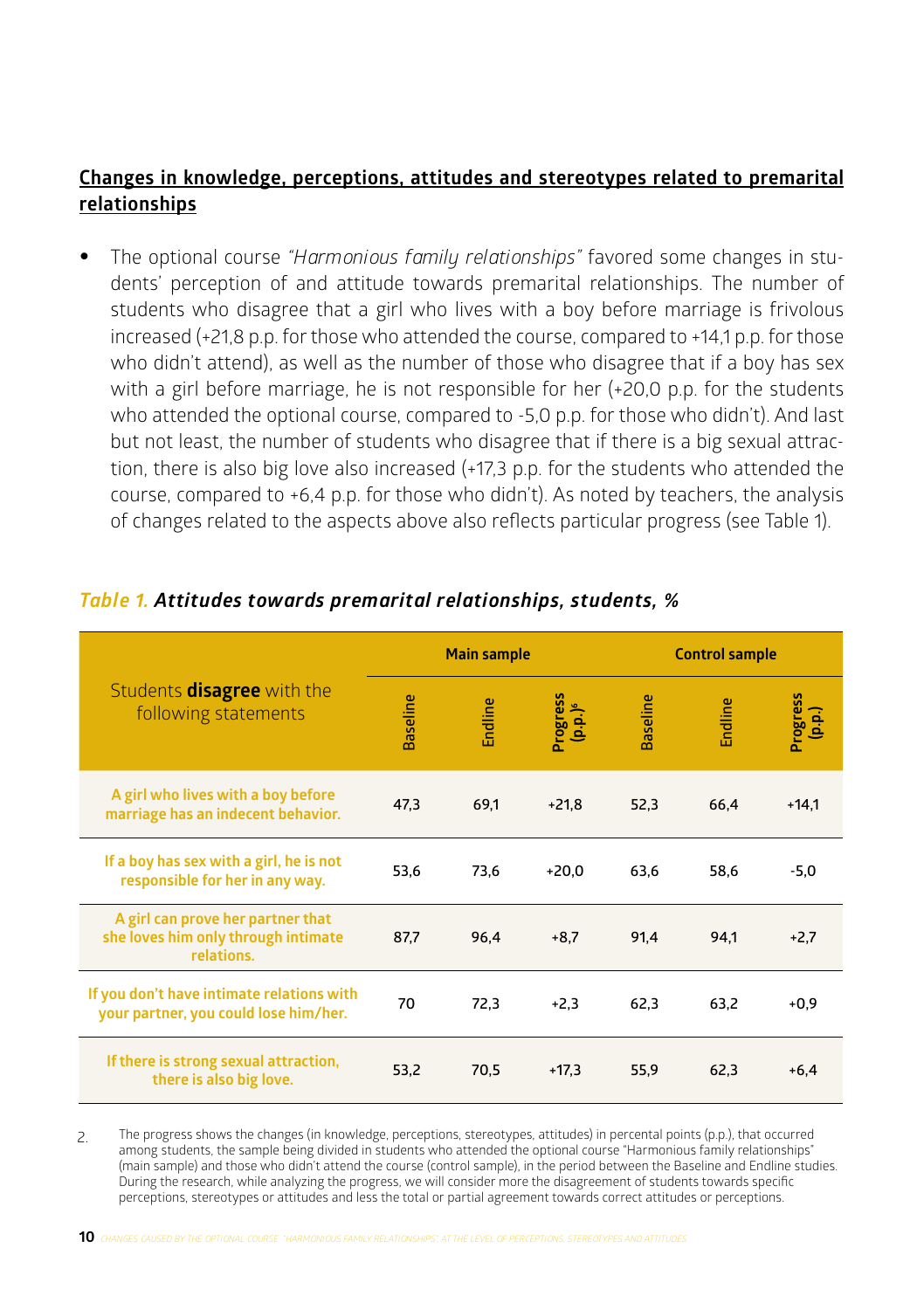- Before having the course taught, a part of teenagers paid increased attention to the physical appearance when choosing their partners, but the Endline data reveal that they became more informed about the aspects they should learn about the partner. They understood that they should analyze things as a whole. Currently, they are more concerned not only about the physical appearance of the person, but also about the moral features.
- The Baseline data indicated that the majority of teenagers do not perceive and do not understand the abusive relations at the premarital phase. Only 1/3 of teenagers could identify them correctly. The Endline research reveals that some knowledge in this area was improved after attending the course. Over 50% of students could correctly name specific signs of manipulation and abuse. Also, some changes in the knowledge of the teaching staff about the signs of manipulation and abuse at the initial phase of a relationship were identified.
- The knowledge of teenagers about the risk behaviors improved. The majority of teenagers understood the importance of getting informed, assuming responsibilities and controlling the behavior, to prevent unplanned pregnancies, abuse and manipulation at the premarital phase. Thus, the share of those who expressed their disagreement with the fact that protection from pregnancy is the responsibility of women increased from 51,4% to 69,5% (+18,1 p.p.). Still, there are gender differences on this subject. The number of girls who disagree is higher than the number of boys – 72,7% and 62,9% accordingly.
- During the optional course, the teenagers learned the ways to say "no" to a partner who insists on sexual relations that were taught during the course: (i) assertive communication to say you are not ready yet, (ii) explaining that you are not ready for a serious relationship and you cannot make this step, (iii) informing adults in case the partner insists.
- The Endline research reveals positive tendencies in hanging perceptions and some stereotypes towards rape: the number of students who attended the course and disagree that girls and women from financially secured families do not become victims of rape increased by 23,7 p.p., compared to an increase by only 1,8 p.p. among students who didn't attend the course, also, there is an increase in the number of those who disagree that a man from a financially secured family cannot be a rapist (+ 21,8 p.p., compared to +6,8 p.p.). Changes in the opinions of students who attended the optional course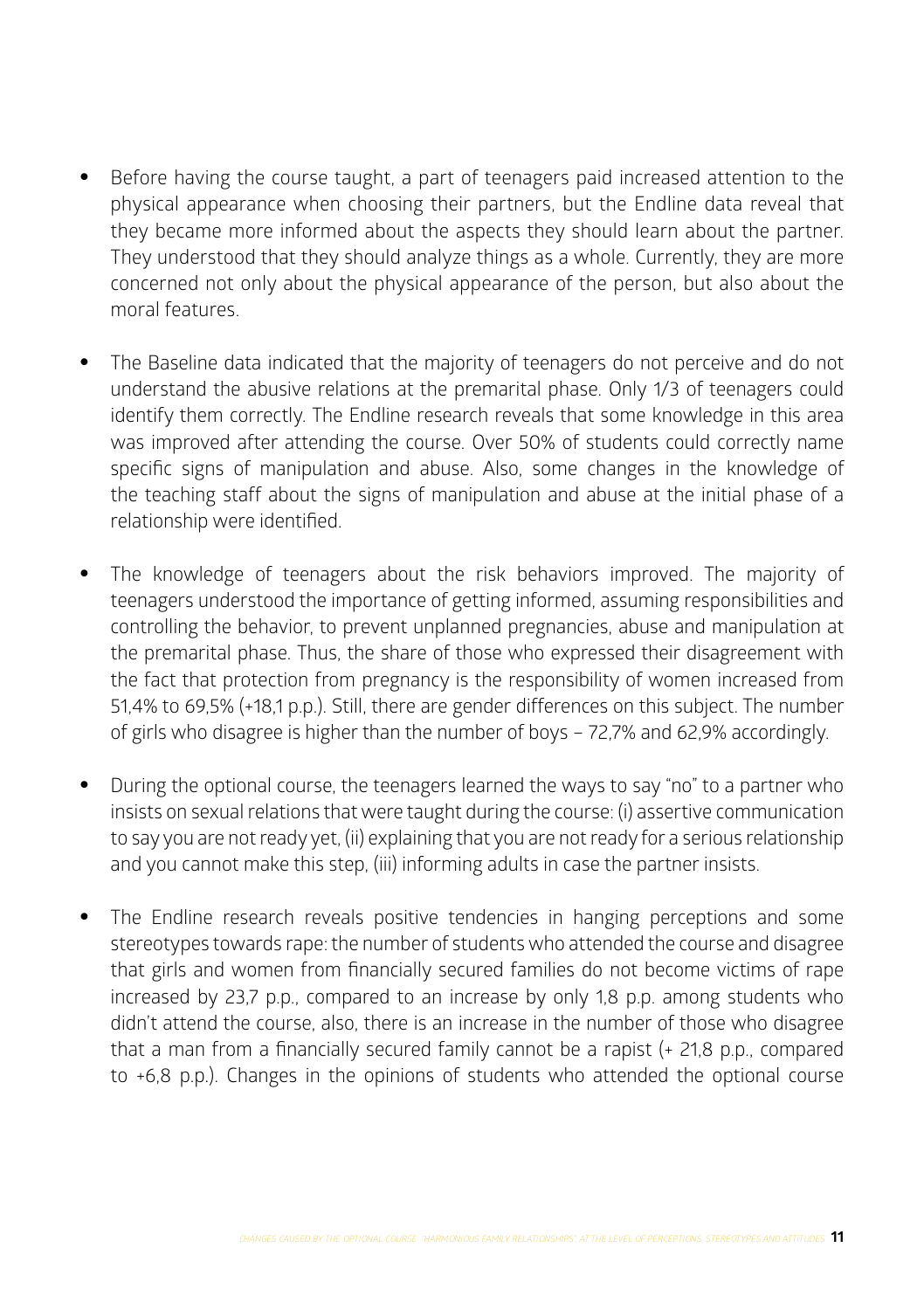were also related to their disagreement with the statement that if a girl or a woman is unproperly dressed, she is guilty because she provoked the rape – from 35,5% to 46,8% (+11,3%), and also to their disagreement with the fact that if a girl or a woman didn't shout and didn't show resistance during a forced sexual intercourse, it is not considered rape - from 23,2% to 35,5% (+12,3 p.p.). Positive changes in the perception of rape were also identified among the teaching staff who implemented the optional course. Nevertheless, the Endline research data show that changing stereotypes on this subject is a difficult process, and as long as teachers do not change their positions, we cannot expect big progress from students. (see Table 2).

|                                                                                                                                                                                     | <b>Main sample</b> |         |                    | <b>Control sample</b> |         |                    |
|-------------------------------------------------------------------------------------------------------------------------------------------------------------------------------------|--------------------|---------|--------------------|-----------------------|---------|--------------------|
| Students <b>disagree</b> with the<br>following statements                                                                                                                           | <b>Baseline</b>    | Endline | Progress<br>(p.p.) | <b>Baseline</b>       | Endline | Progress<br>(p.p.) |
| Girls / women from financially secured<br>families do not become victims of rape.                                                                                                   | 53,6               | 77,3    | $+23.7$            | 66,8                  | 68,6    | $+1,8$             |
| A man from a financially secured family<br>cannot be a rapist.                                                                                                                      | 55,9               | 77,7    | $+21.8$            | 60,9                  | 67,7    | $+6,8$             |
| If a girl / a woman is raped, it is also<br>her fault.                                                                                                                              | 58,2               | 58,2    | 0                  | 62,3                  | 53,2    | -9,1               |
| If a girl / woman is unproperly dressed<br>(short skirt, high heels, make-up etc.)<br>she is guilty in the case of rape, because<br>she provoked the rapist with her<br>appearance. | 35,5               | 46,8    | $+11,3$            | 38,6                  | 38,6    | 0                  |
| It is not considered rape if the girl/<br>woman didn't shout or didn't show<br>resistance during a forced sexual<br>intercourse.                                                    | 23,2               | 35,5    | $+12.3$            | 29.5                  | 28.2    | $-1,3$             |

#### *Table 2. Perceptions of and attitudes towards rape, students, %*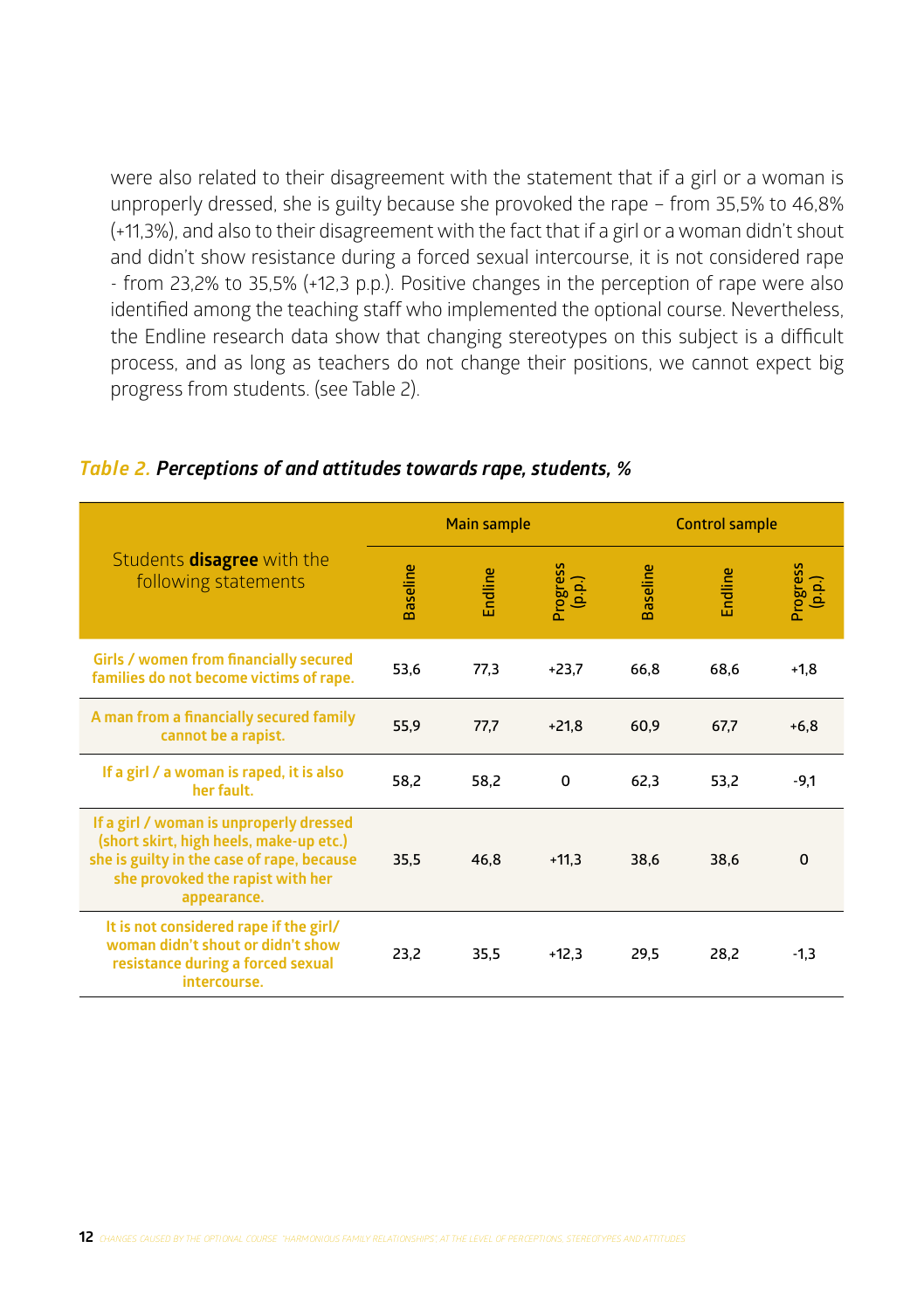#### **Changes in knowledge, perceptions, attitudes and stereotypes related to harmonious families**

- The research studies made show slight improvements in the views of students who attended the optional course, related to harmonious relations in the family and a happy family, compared to those who didn't attend the course. In the main sample, the share of students who disagree that the perfect partner must comply with all expectations increased from 25,5% to 41,4% ( $+15.9$  p.p.) (and only  $+4.1$ , p.p. among the students who didn't attend the optional course).
- There are difficulties in changing the stereotypes about happy families among students, but also among the teaching staff. Thus, a great part of them support the idea that a family is happy only if parents have children, or that a family is happy only if it is financially secured etc.
- In the opinion of teenagers before and after attending the course there are 7 most important family values – trust, mutual respect, communication, equality, faithfulness, cooperation, engagement. Still, we noticed that the importance of specific values increased. For example: equality (+17,3%), engagement (+14,6%), cooperation (+14,5%), faithfulness (+13,2%), flexibility (+10,9%) (see Chart 1). The analysis of opinions by gender shows that there are still differences between the values of girls and of boys. The boys who attended the optional course appreciate more the cooperation (71,4%), wealth (18,6%), authority (11,4%). While the girls, emphasize such values as: trust (97,3%), mutual respect (95,3%), communication (92,7%), equality (90,7%), engagement (40%), flexibility (26%).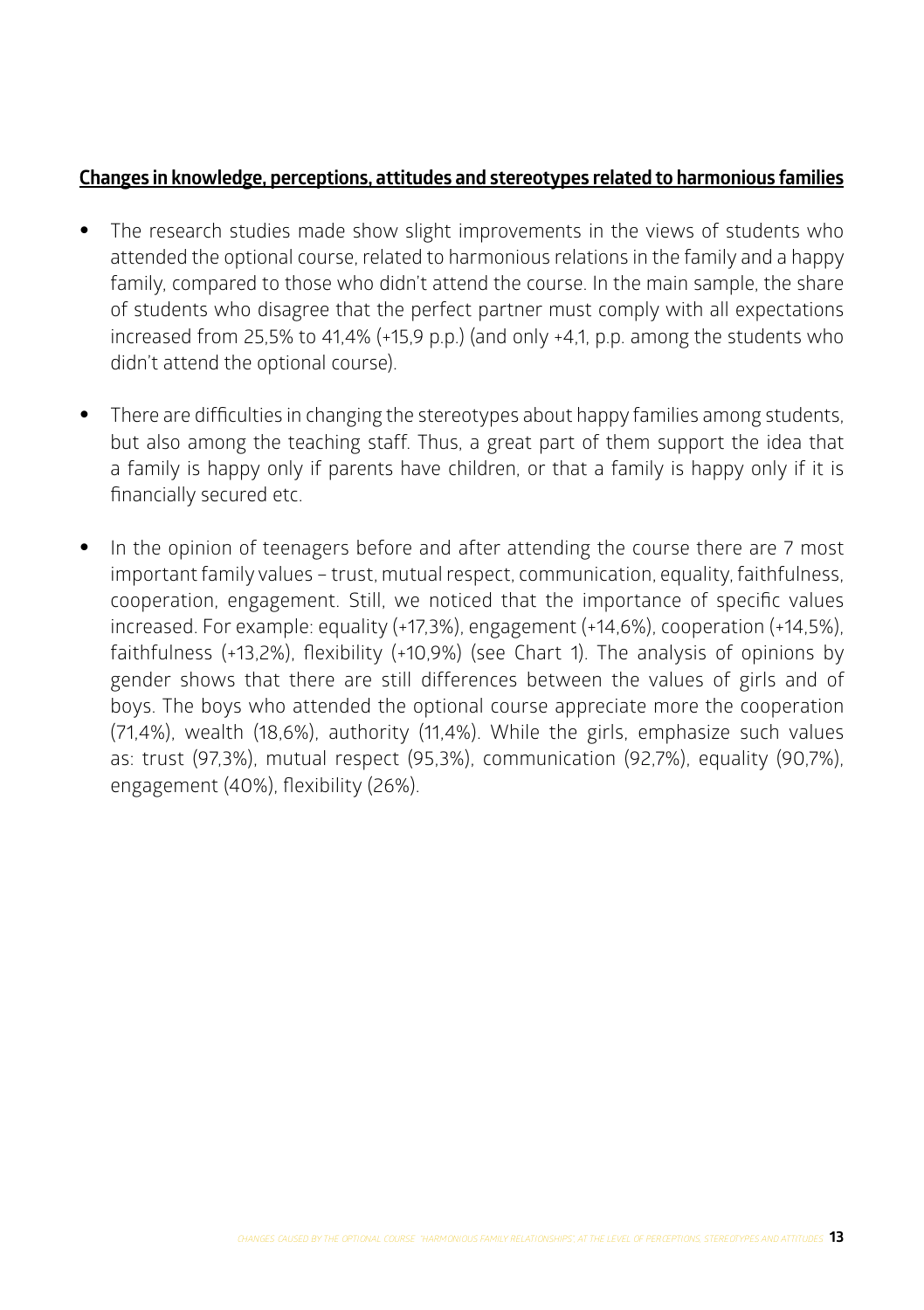*Chart 1. The progress of answers to the question "Which values should a family have in order to be happy?" between the Baseline and the Endline studies. Students who attended and those who didn't attend the optional course, comparative data, %*

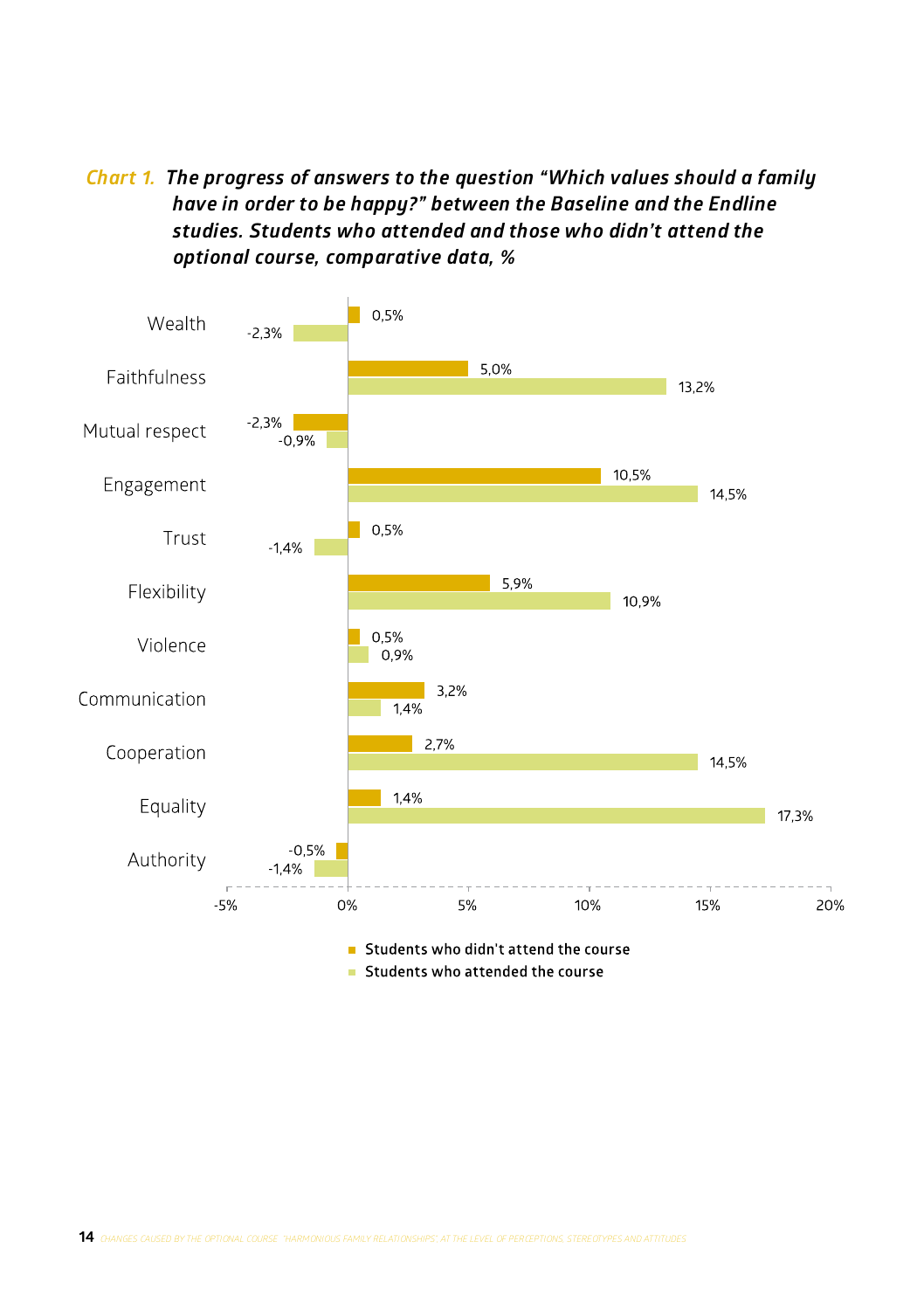• Positive tendencies are also observed regarding the strategies for managing family conflicts. There is an increase in the share of students who understand that the family quarrels should be solved through cooperation strategies (+14,0 p. p.) and compromise (+6,8 p.p.) (see Chart 2). At the Baseline phase, approximately one in three boys mentioned that the best strategy for solving family conflicts is avoiding them. The number of boys who didn't know any strategy for managing family conflicts was also quite high – 7,7%, compared to 1,7% among girls. The Endline research indicates an increase by 29,4 p. p. of boys who believe that family quarrels should be solved through cooperation, but also a decrease by 6,3 p. p. of those who do not know any strategy for approaching family conflicts.

# *Chart 2. The progress of answers to the question "Which strategies should be used to manage family conflicts?" between the Baseline and the Endline studies. Students who attended and those who didn't attend the optional course, comparative data, %*



The Baseline identified the presence of stereotypes related to gender equality in the family and in the society, both among students and teaching staff. To change the stereotypes, while teaching the optional course *"Harmonious family relationships"* the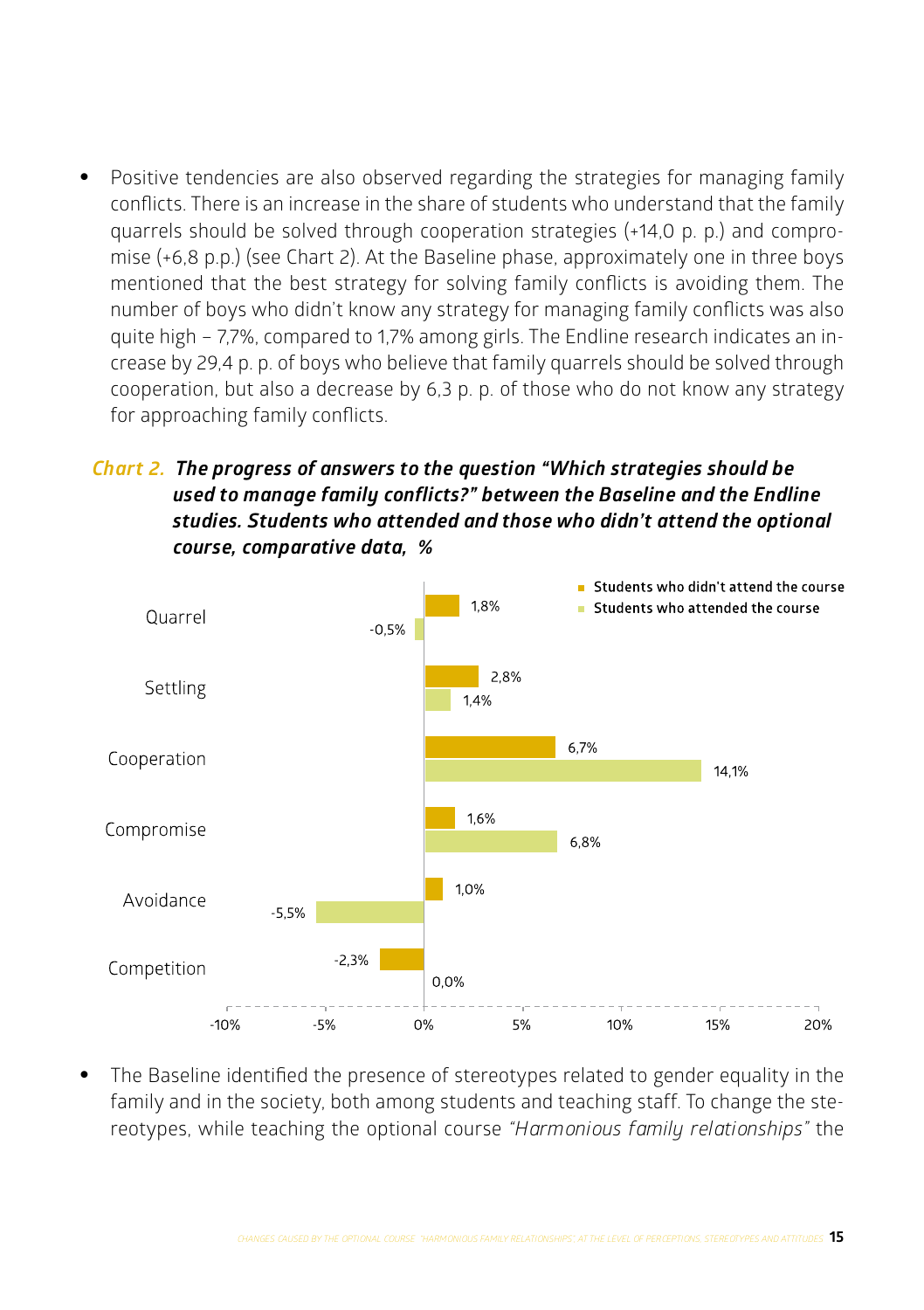teaching staff used different interactive methods: role plays, case studies, debates, social theater. Through these different behaviors were presented, and students had the chance to think about the advantages and disadvantages of each.

• The optional course favored the decrease of the stereotype that the man is the one to financially secure the family and his wife is the only one responsible for raising and educating children. Thus, the number of students who disagree with this statement increased from 32,7% to 58,2% (+25,5 p.p.) among those who attended the course, compared to the increase from 31,8% to 45,5% (+13,7 p.p.) among those who did not attend the optional course. We can observe that from the gender perspective, there are significant differences in opinions on this subject. The indicator of girls who disagree with this statement is 65,3%, compared to 42,9% of boys.

|                                                                                                           |                 | <b>Main sample</b> |                  | <b>Control sample</b> |         |                    |
|-----------------------------------------------------------------------------------------------------------|-----------------|--------------------|------------------|-----------------------|---------|--------------------|
| Students <b>disagree</b> with the<br>following statements                                                 | <b>Baseline</b> | Endline            | Progress<br>(a.q | Baseline              | Endline | Progress<br>(p.p.) |
| If a man earns sufficient money, his<br>wife should stay home and take care of<br>the house and children. | 32,7            | 58,2               | $+25,5$          | 31,8                  | 45,5    | $+13.7$            |
| In a family, the husband should be older<br>than his wife.                                                | 51,8            | 58,6               | $+6,8$           | 45                    | 53,6    | $+8,6$             |
| In a family, the wife should be shorter<br>than her husband.                                              | 55              | 65,5               | $+10.5$          | 50                    | 53,2    | $+3,2$             |
| A man who apologizes to his woman for<br>his actions is a weak man.                                       | 93,2            | 96.4               | $+3,2$           | 93,2                  | 91,4    | $-1,8$             |
| A man or a woman who has already<br>been married and then divorced does<br>not deserve to be trusted.     | 71,8            | 81,8               | $+10.0$          | 75                    | 78.6    | $+3,6$             |

*Table 3. Perceptions of harmonious family relationships and of a happy family, students, %*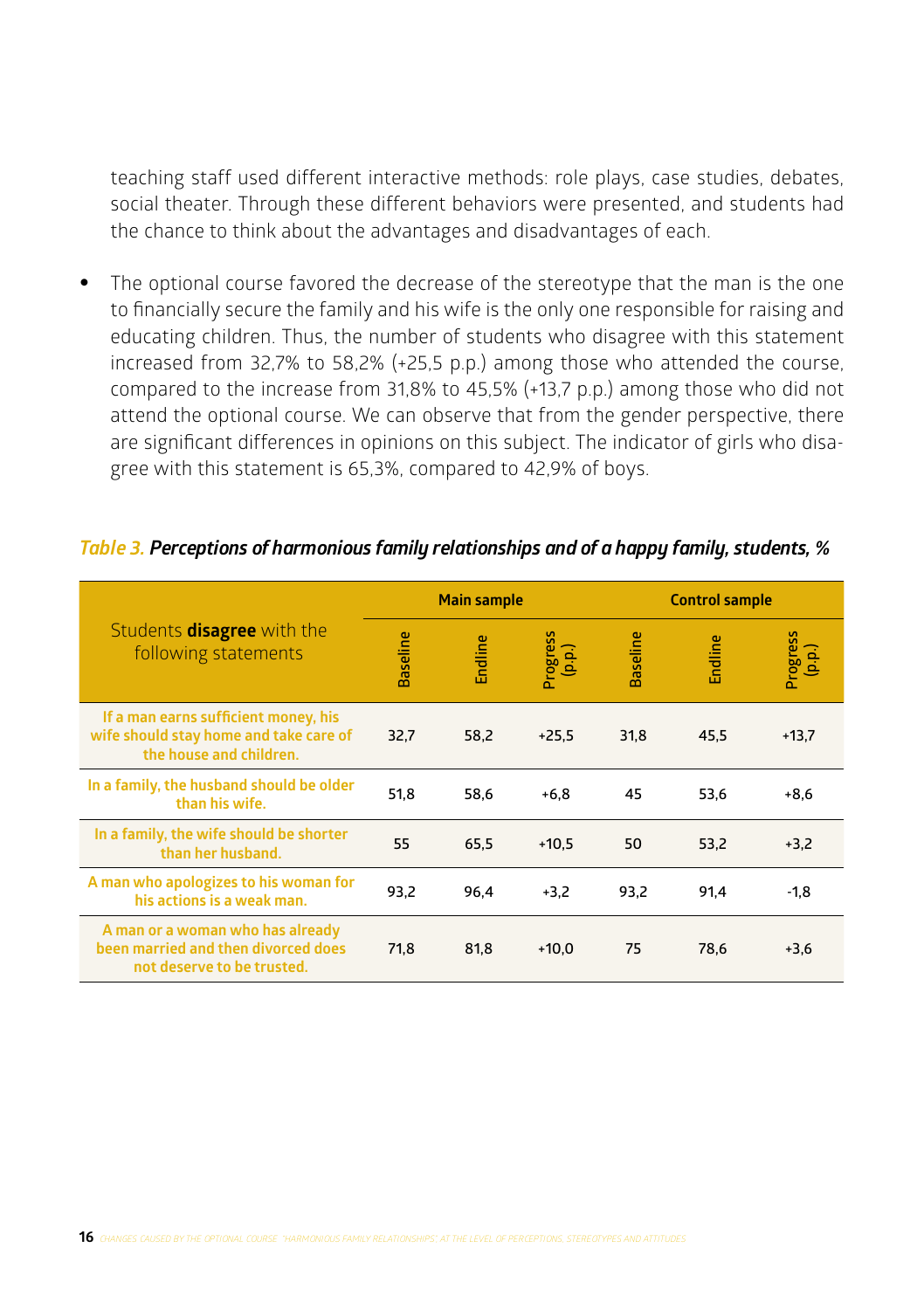- At the Endline phase, over 73% of girls totally or partially agreed that if the husband wants to go out to meet his friends alone, he should inform his partner, but boys agreed less with this statement (65%). Comparatively, 77% of girls and 82% of boys believe (totally or partially agree) that if the wife goes out alone to meet her friends, she should inform her partner. Also, 13 teachers agreed (totally or partially) that the husband must always ask for permission if he wants to go alone out to meet his friends or vice versa.
- The Baseline research indicated the presence of stereotypes among teenagers, related to the image and roles of women and men in the household. Thus, a good housewife and wife must know how to cook (85,2%), to like cleaning (70,2%), to express her own opinion (61,6%), always listen to the opinion of her husband (49,8%), to be able to forgive her husband if he upsets her, but apologizes (40,2%), to be beautiful (25,5%), and to have higher education degree (22,5%). The Endline research reveals some changes in the perceptions of students related to the roles of women and men in the family. The changes are more significant among students who attended the optional course, rather than among those who didn't attend this course. Thus, among the first sample, there is an increase in the share of students who believe that it is important for a "good housewife" to have her own opinion  $(+17,7 \text{ p.p.})$ , and a decrease in the number of those who appreciated beauty  $(-12.3 \text{ p.p.})$ ,  $\Delta$  forgiving" husband when he offends his wife (-7,7 p.p.), cleaning responsibilities (-4,5 p.p.), obeying husband (-4,1, p.p.) etc. (see Chart 3).
- Stereotypes related to the role of the man in the family were also identified. The Baseline research reveals that in the opinion of students, a good householder and husband must have a well-paid job (72,3%), have his own opinion (63,6%), always listen to his wife's opinion (57,0%), be able to forgive his wife if she shouts at him, but then apologizes (53,9%), know how to cook (44,3%), like cleaning the house (30,0%), have a higher education degree (26,8%), be strong or have a shaped muscled body (25,2%), be handsome (18,6%). The Endline research shows significant changes in the perceptions of the man's role in the family: on one side, there is an increase in the share of students who appreciate the householder's own opinion (+20,4 p.p.), and involving in house cleaning (+15,2%), on the other side, decreased the importance of handsomeness (-11,2 p.p.), shaped muscles, obeying the wife (-8,0 p.p.), and forgiving the wife when she shouts (-7,1 p.p.) (see Chart 4).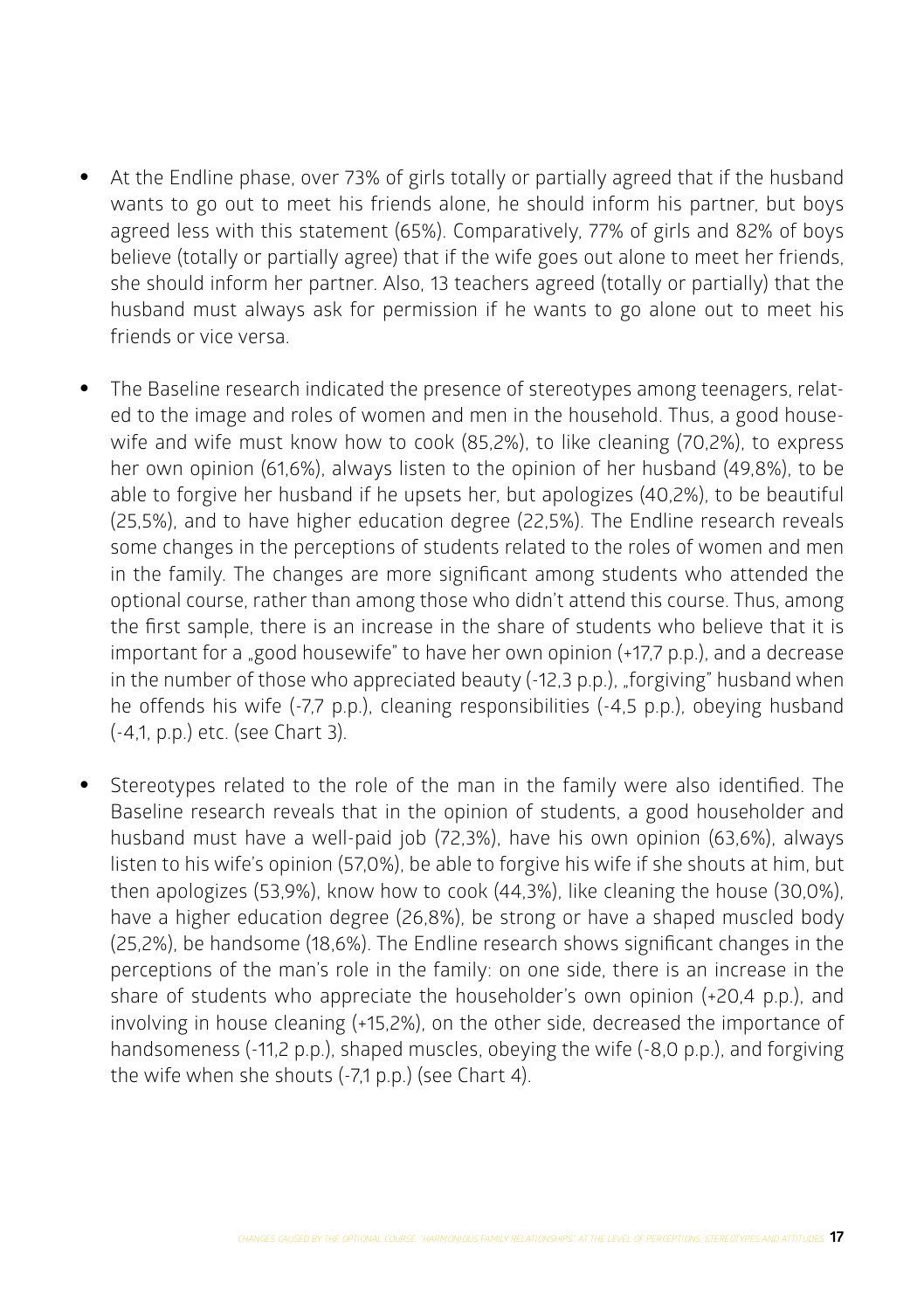# *Chart 3. The progress of answers to the question "In which situations we can say that a woman will be "a good housewife" and "a good wife"?" between the Baseline and the Endline studies. Students who attended and those who didn't attend the optional course, comparative data, %*

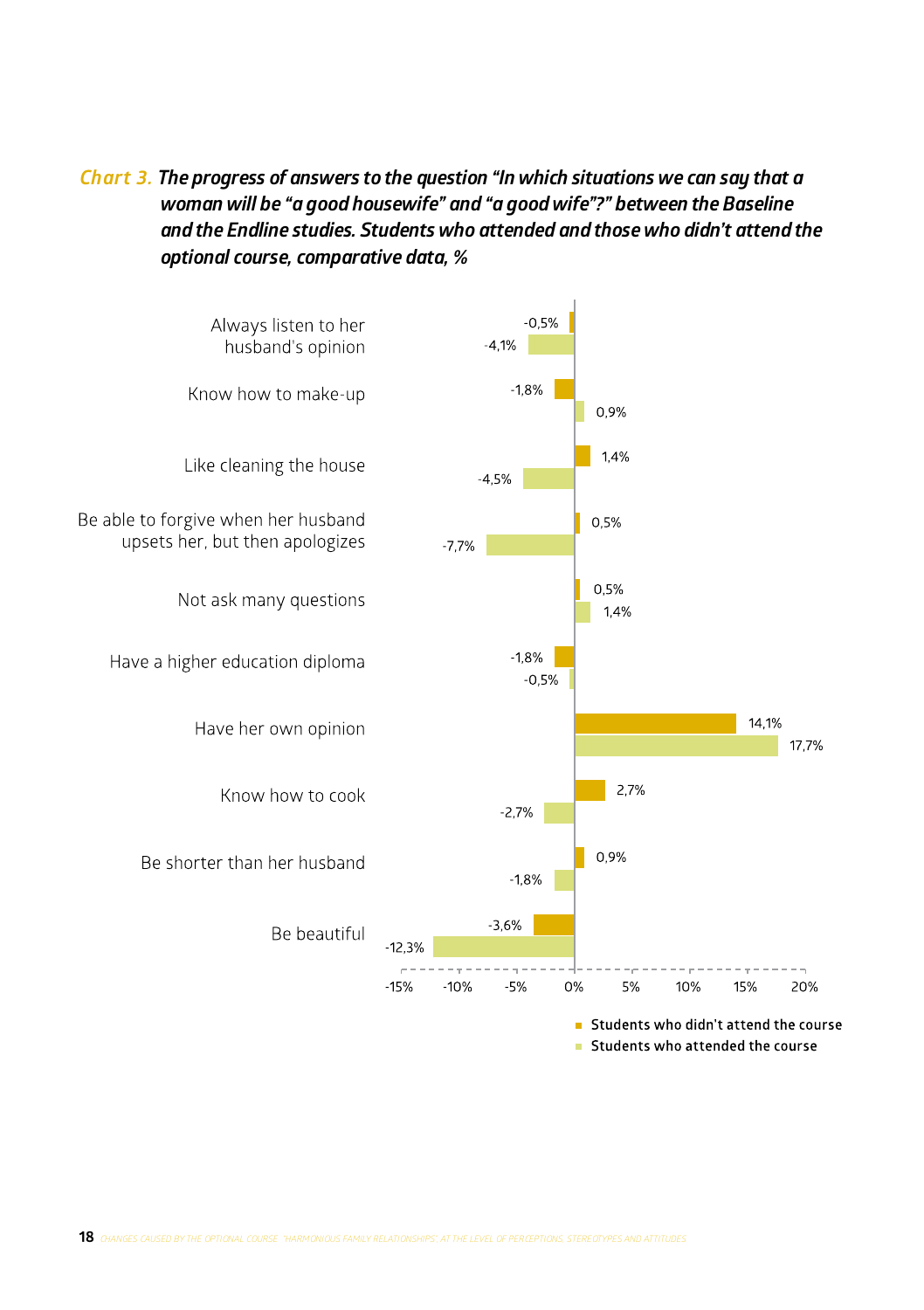*Chart 4. The progress of answers to the question "In which situations we can say that a man will be "a good householder" and "a good husband"?" between the Baseline and the Endline studies. Students who attended and those who didn't attend the optional course, comparative data, %*

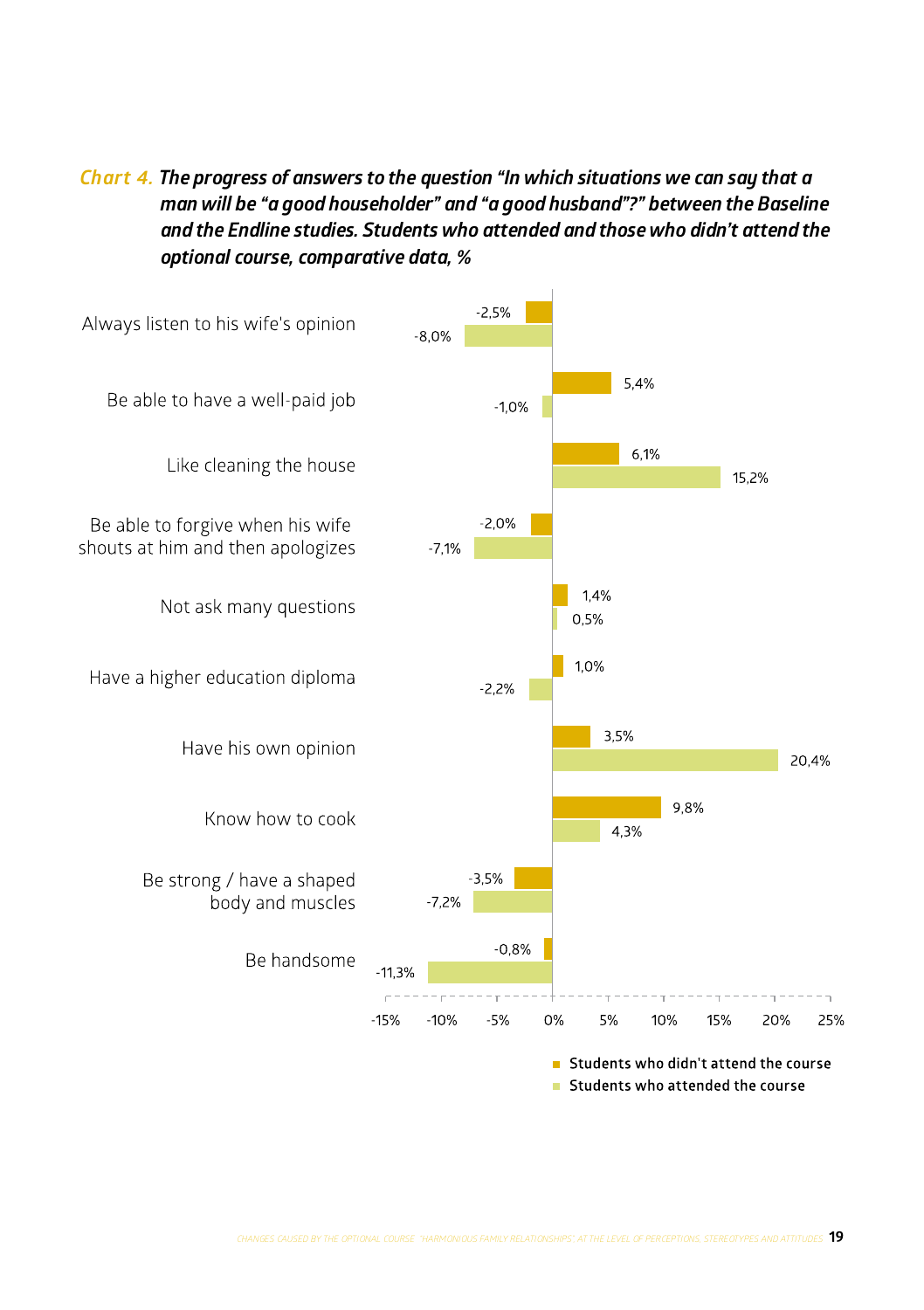The vision of teenagers related to family responsibilities is influenced by the education provided in the original family. Still, the research data indicate that the course *"Harmonious family relationships"* caused significant changes in the attitudes of over 20% of teenagers towards family responsibilities: the disagreement with the fact that the most important thing for a woman is taking care of the house and cook increased by 20,5 p.p. (+14,1 p.p. among those who didn't attend the course), by 24,5 p. p. increased the disagreement with the fact that changing diapers, bathing and feeding children is the responsibility of women (+10,5 p. p. comparatively), by 25,9 p. p. increased the disagreement with the fact that men should have the last word when taking decisions in the family  $(+4,1 \text{ p. p.}$  comparatively), and by 20,4 p. p. increased the disagreement with the fact that the man should have the last word when spending the family money (+2,7 p. p. comparatively) (see Table 4).

|                                                                                    | <b>Main sample</b> |         |                    | <b>Control sample</b> |         |                    |
|------------------------------------------------------------------------------------|--------------------|---------|--------------------|-----------------------|---------|--------------------|
| Students <b>disagree</b> with the<br>following statements                          | <b>Baseline</b>    | Endline | Progress<br>(p.p.) | <b>Baseline</b>       | Endline | Progress<br>(p.p.) |
| The most important thing for a woman is<br>to take care of the house and to cook.  | 35,0               | 55,5    | $+20.5$            | 32,3                  | 46.4    | $+14.1$            |
| Changing diapers, bathing and feeding<br>children is the responsibility of mother. | 32.3               | 56.8    | $+24,5$            | 34,5                  | 45.0    | $+10,5$            |
| The man must have the last word when<br>taking decisions in the family.            | 36.8               | 62.7    | $+25.9$            | 36,4                  | 40.5    | $+4,1$             |
| The man must have the last word when<br>spending money.                            | 58,2               | 78,6    | $+20.4$            | 58,2                  | 60,9    | $+2,7$             |

#### *Table 4. Attitudes towards family responsibilities, students, %*

#### **Changes in knowledge, perceptions, attitudes and stereotypes related to domestic violence**

• The Endline research indicates slight improvements in informing students about aggressiveness and violence. There is an increase by 13,2 p.p. in the share of students who disagree that the aggressor can be easily identified at the first date, compared to only 2,3 p.p. among students who didn't attend the course. The share of stu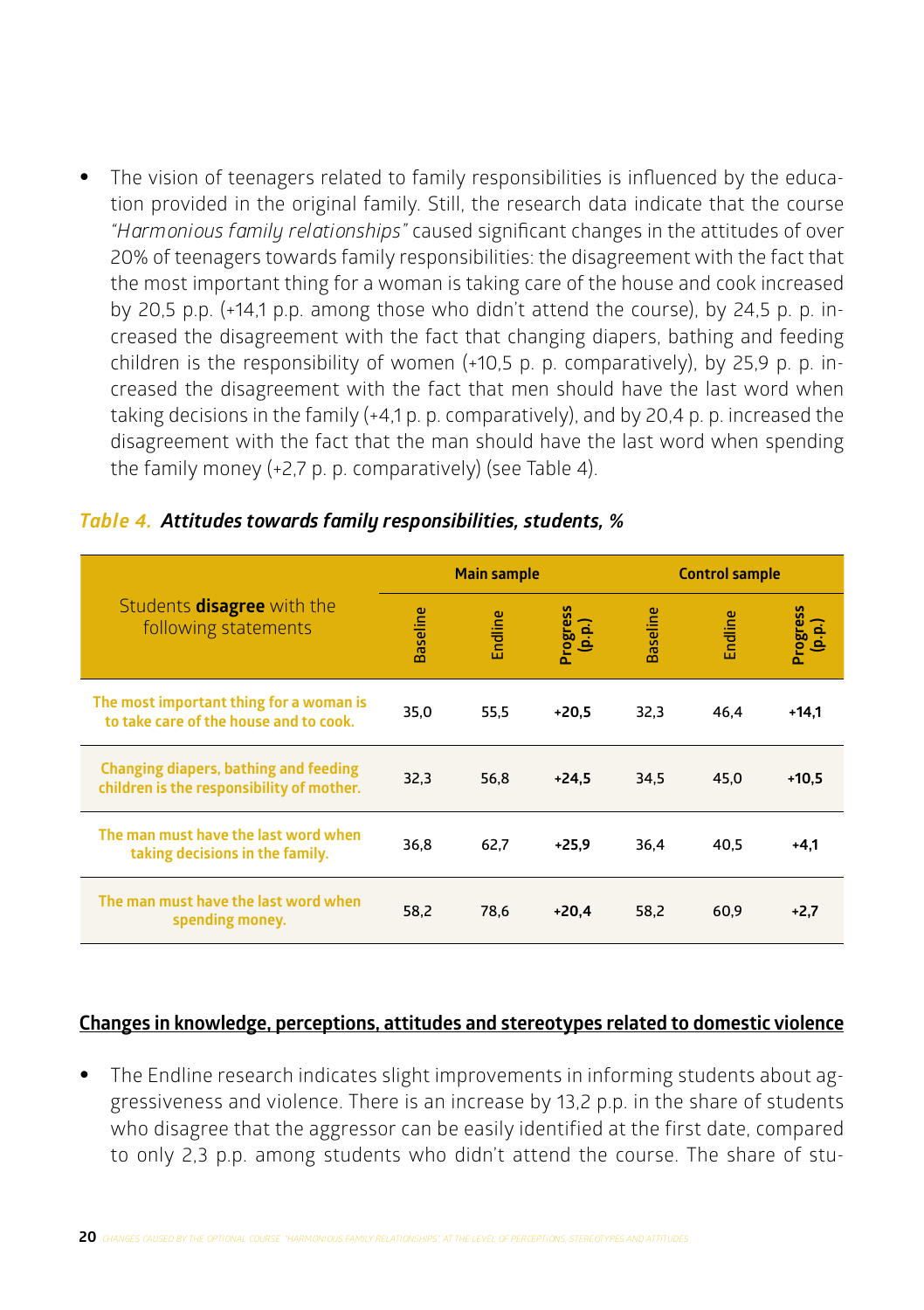dents from the main sample who disagree that a woman should tolerate violence for keeping her family together also increased by 10,4 p.p., compared to only 5,9 p.p. in the control sample (see Table 5). Gender differences on this subject are lower: 88% of girls disagree, compared to only 82,1% of boys who attended the course.

|                                                                             | <b>Main sample</b> |         |                    | <b>Control sample</b> |         |                    |
|-----------------------------------------------------------------------------|--------------------|---------|--------------------|-----------------------|---------|--------------------|
| Students <b>disagree</b> with the<br>following statements                   | <b>Baseline</b>    | Endline | Progress<br>(p.p.) | Baseline              | Endline | Progress<br>(p.p.) |
| It is easy to identify an aggressor during<br>the first date.               | 32,3               | 45.5    | $+13.2$            | 29,5                  | 31,8    | $+2.3$             |
| A woman should tolerate violence and<br>abuse, to keep her family together. | 77,3               | 87,7    | $+10.4$            | 74,1                  | 80      | $+5,9$             |

*Table 5. Perception of aggressive behavior and violence, students, %*

- Students' knowledge of forms of domestic violence was insufficient at the Baseline phase. Only 25% of students knew about the economic violence, 28% – about spiritual violence, 43% – about sexual violence, 79% – about psychological violence and 85% - about physical violence. During the Endline research, an increase of knowledge of the forms of violence was identified: sexual violence by 30,9 p.p., economic violence by 18,6 p.p., spiritual violence by 15,0 p.p., and psychological and physical violence by 12,3 p.p. both. The comparative analysis of these changes indicates that the attendees of the optional course "Harmonious family relationships" almost doubled their knowledge of the forms of violence, compared to the students who didn't attend this course.
- The Baseline research showed that students had difficulties in perceiving situations of domestic violence. Most of them associated domestic violence with beating or hitting a family member, and rarely with use of ugly words, shouting etc. The optional course allowed for a better understanding of situations of domestic violence, especially when children beat/hit their parents (+22,3 p.p.), when wife beats/hits her husband (+15,9 p.p.), when husband shouts at his wife or vice versa (+15,5 p.p.), when a family member is afraid of another family member (+13,2 p.p.), when husband and wife name each other with bad words (+13,2, p.p.), when parents name their children with bad words (+11,8 p.p.), when parents shout at children (+10,0 p.p.).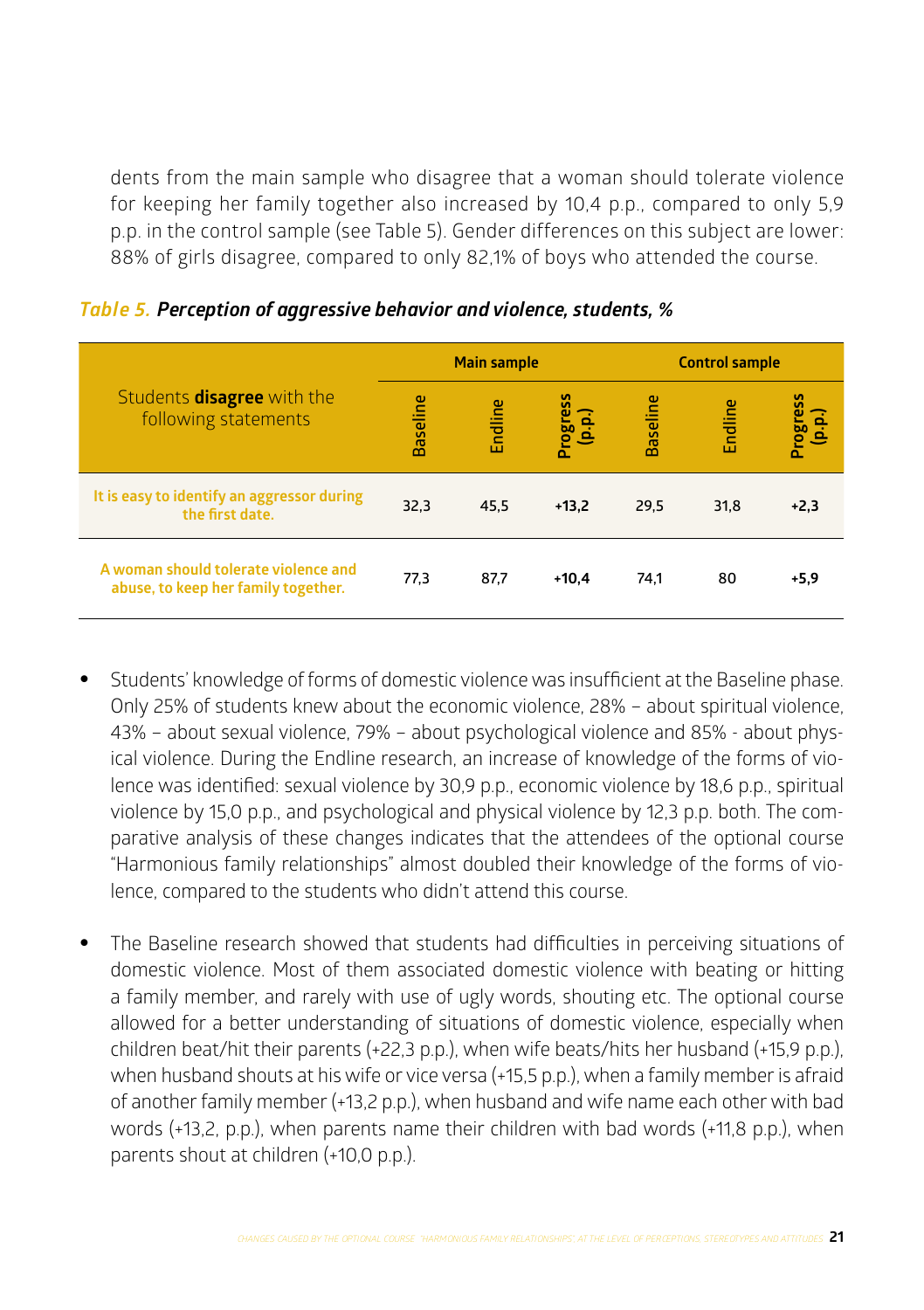• Among the attendees of the optional course, the number of those who believe that nobody should interfere in cases of domestic violence, since this is an internal family issue, decreased from 50,9% to 29,5%. At the same time, we can see that there is an increase in the number of students who know that in cases of violence the police officer should interfere (from 26,6% to 53,6%), relatives (from 23,6% to 49,1%), social worker (from 24,1% to 39,5%), friends (from 10,9% to 27,3%), doctor (from 6,4% to 20,0%), teaching staff (from 5,9% to 15,5%) (see Chart 5). The research data reveal that the level of information on this subject also increased among the students who didn't attend this course, but in a lower proportion than among the attendees of the course *"Harmonious family relationships".*  This can be explained by teaching the violence topic during the course of Civic Education.

### *Chart 5. The progress of answers to the question "Who should interfere in situations of domestic violence?" between the Baseline and the Endline studies. Students who attended and those who didn't attend the optional course, comparative data, %*



Students who didn't attend the course

Students who attended the course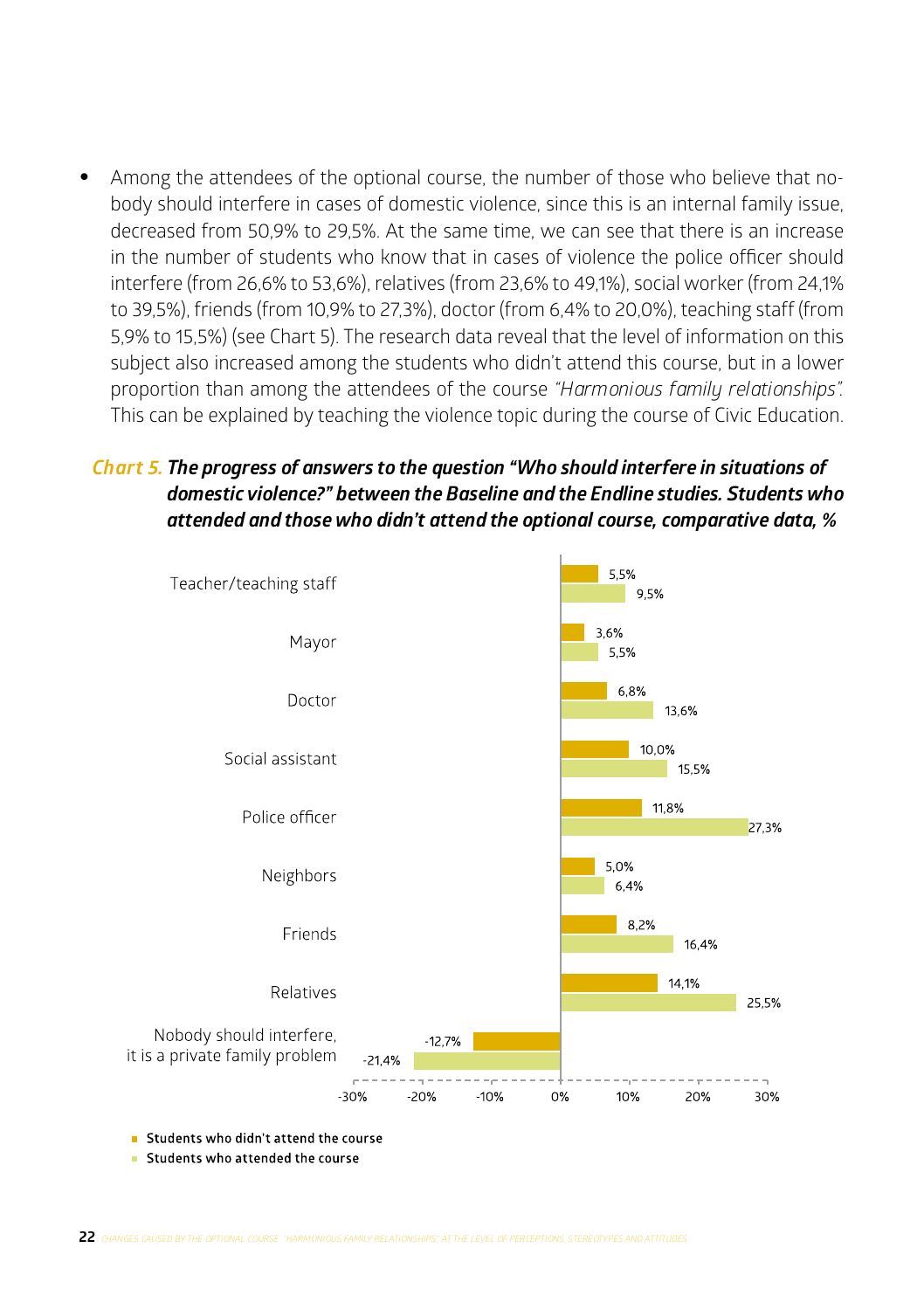The level of knowledge of the protection measures for victims of domestic violence increased in the main sample in a bigger proportion, rather than in the control sample. Thus, the knowledge about the availability of legal aid increased from 63,6% to 76,8%, of psychological assistance from 91,8% to 97,3%, of medical assistance from 77,7% to 87,7%, of hosting or placement from 46,6% to 54,5%, and of counselling for children from 50,9% to 58,2% in the main sample. Also, an increase was observed in the level of information of teaching staff about the protection measures that victims of violence have the right to. We can say that the great majority of teaching staff are aware of the protection measures for victims of domestic violence, but, there is still need for improvements in this area (see Chart 6).

#### *Chart 6. Knowledge of protection measures that victims of domestic violence have the right to, students who attended the course, %*

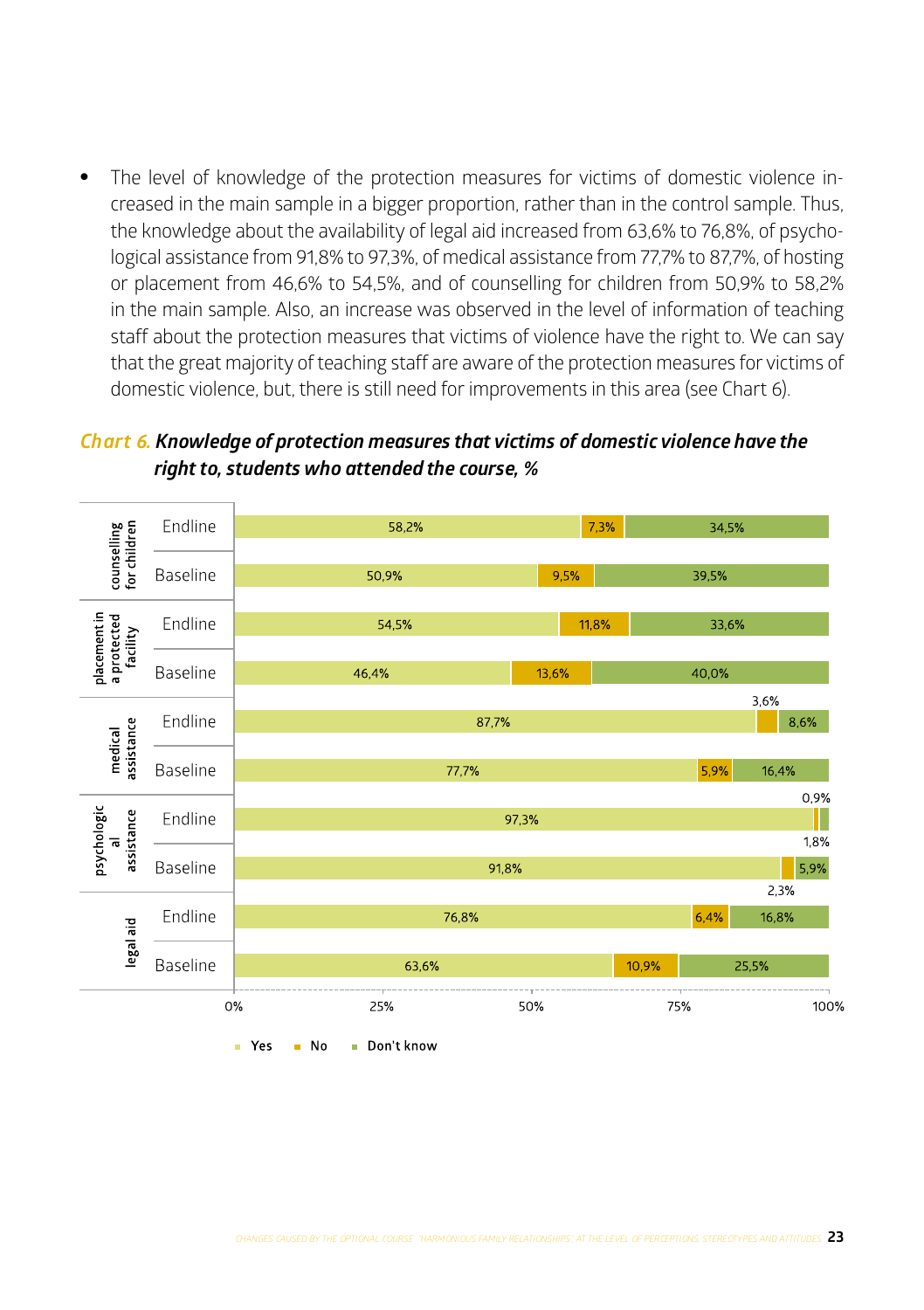• The knowledge of the institutions where victims of domestic violence could address was low during the Baseline phase. 52,3% of students from the main sample and 54,1% from the control sample said they do not know any institution to which they could address in cases of violence. During the Endline phase, the number of those who didn't know any institution where they could address for help decreased by 25 p.p. in the main sample, and by 19,6 p.p. in the control sample. Improvement of knowledge was also possible in the control sample due to the course of Civic Education, but in a lower proportion. After the students analyzed the mentioned institutions, it was clear that the information they learned during the optional course *"Harmonious family relationships"* and during the mandatory course of Civic Education was different. Thus, the number of students who knew the number of the Trust Line **08008 8008** increased by 33,6 p.p. among those who attended the optional course, compared to only 5,5 p.p. in the control sample.

# **Other changes caused by the course "Harmonious family relationships"**

- Teachers stated that due to this optional course, students had the chance to get to know their colleagues and themselves better, to increase their self-respect, became more united, more tolerant, more communicative, more balanced emotionally etc.
- Some knowledge gained by students was put in practice in their groups of friends and in their family: *"I explained to my mother that there are several solutions in each situation and that a teenager should have the chance to choose", "I am trying to find a compromise, to observe and to respect the opinion of my partner",* and also caused changes in the relationships of students with their parents *"we got close with my mother while discussing the course subjects".*
- Last but not least, we can observe that besides the positive changes in knowledge, perceptions, attitudes and stereotypes among the teaching staff, the optional course *"Harmonious family relationships"* also caused practical changes in their families: solving conflict situations, changing their status from concubinage into marriage etc.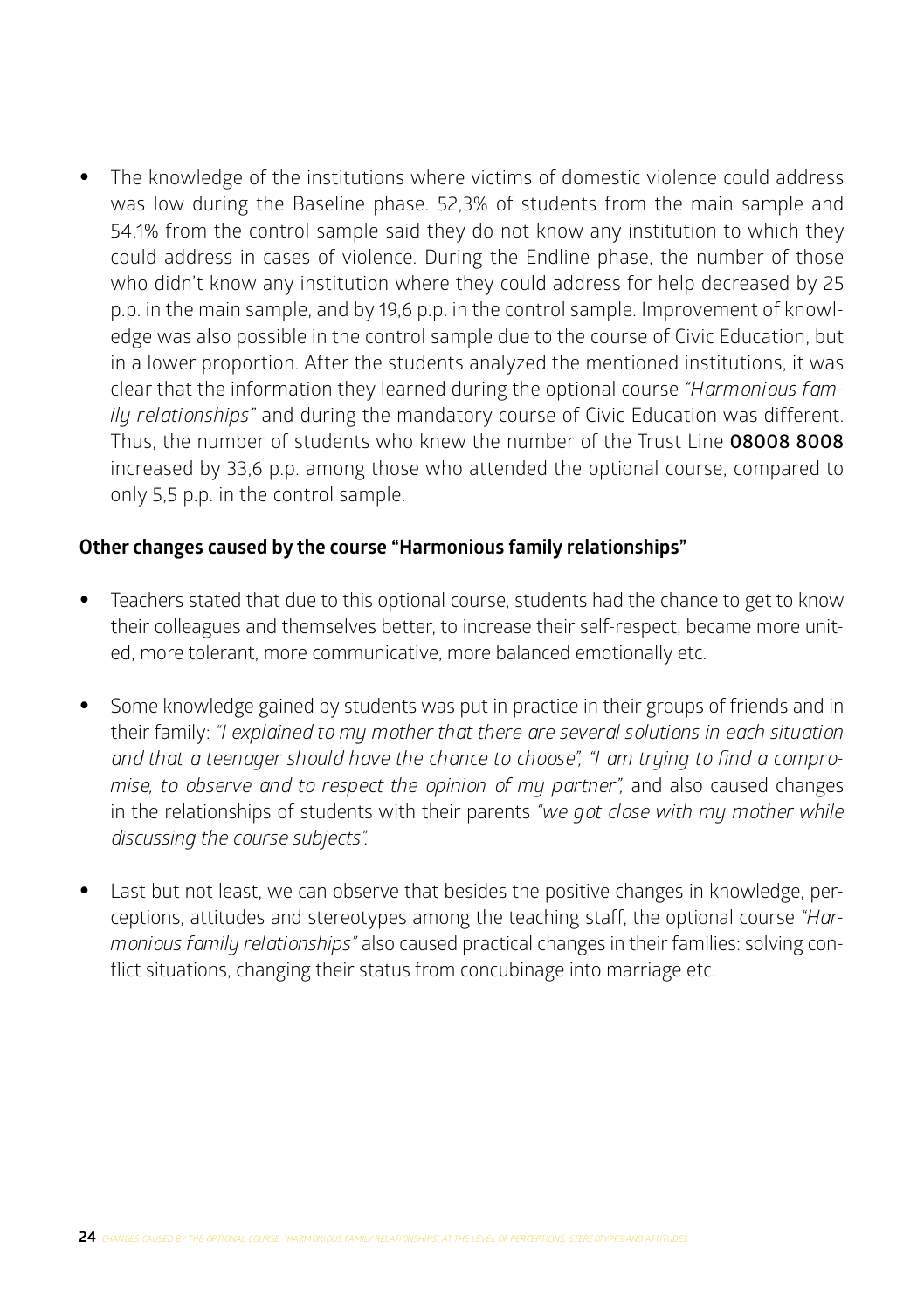![](_page_24_Picture_0.jpeg)

*The results of the study give floor to the following recommendations*:

### **For the Ministry of Education:**

- The optional course *"Harmonious family relationships"* to become mandatory, since it is a requirement of time, caused by current challenges that families are facing, changes in the family relations, migration of parents, lack of some family models etc. We must understand that family is the most important value of a society, and school must prepare the student to face life;
- Allow doubling the number of hours from 35 to 70 and teaching the course during two years;
- Organize public discussions, in order to identify the grades in which it would be better to teach the course – in the 9th, 10th or in the 11th, 12th grade. In the opinion of some students, the course should be implemented starting with the 9th grade, because "the majority of teenagers make mistakes before they get to high school. In high school, it is already too late".

### **For the International Center "La Strada":**

- Promote the course at the national level, through a video showing moments from actual classes and the conclusions of students and teachers;
- Allow the teachers who taught the course to revise the structure of the curriculum, taking into account the students' preferences;
- Need to discuss and define the peculiarities of teaching the subject *"Domestic violence"*  during the optional course *"Harmonious family relationships",* compared to the topics that are taught on this subjects during the course of Civic Education;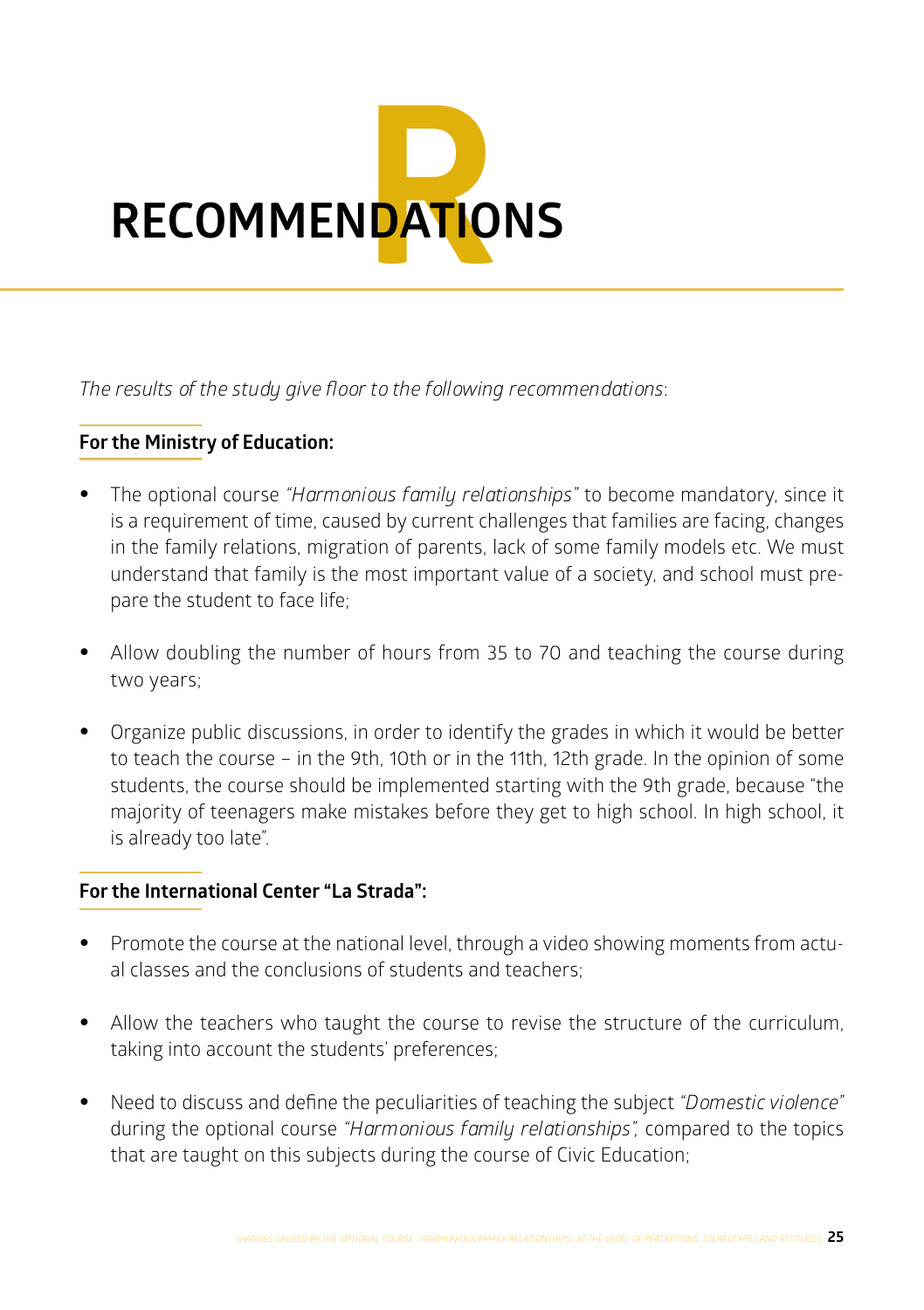- Develop a *"Harmonious family relationships"* manual for students;
- Prepare some audiovisual materials on specific topics, that would support the teachers in teaching the course and students in assimilating new knowledge and in developing new skills;
- Propose several types of evaluation which could be applied by teachers;
- Develop some case studies related to the topics in the curriculum, which would be debated during classes;
- Train the teachers who will teach the course in other educational institutions;
- Support the creation of a teachers' network connecting facilitators of the course "Harmonious family relationships".

### **For educational institutions' management:**

- Promote the course within different school and community events through videos showing the actual course and the conclusions of students and teachers;
- The teachers of this course should be well trained in the subject, and be open to get along with all the students in the class.

#### **For the teaching staff:**

- Promote the course among students and parents;
- Involve parents in some course lessons: *"Family roles and duties", "Traditional family and modern family", "What is a happy family?", "Values and mentalities related to family"*;
- Invite particular specialists to lessons (once or twice per year): a doctor, an attorney or a legal specialist, a police officer etc.;
- Value and use the experience of teachers who implemented the course in other educational institutions.